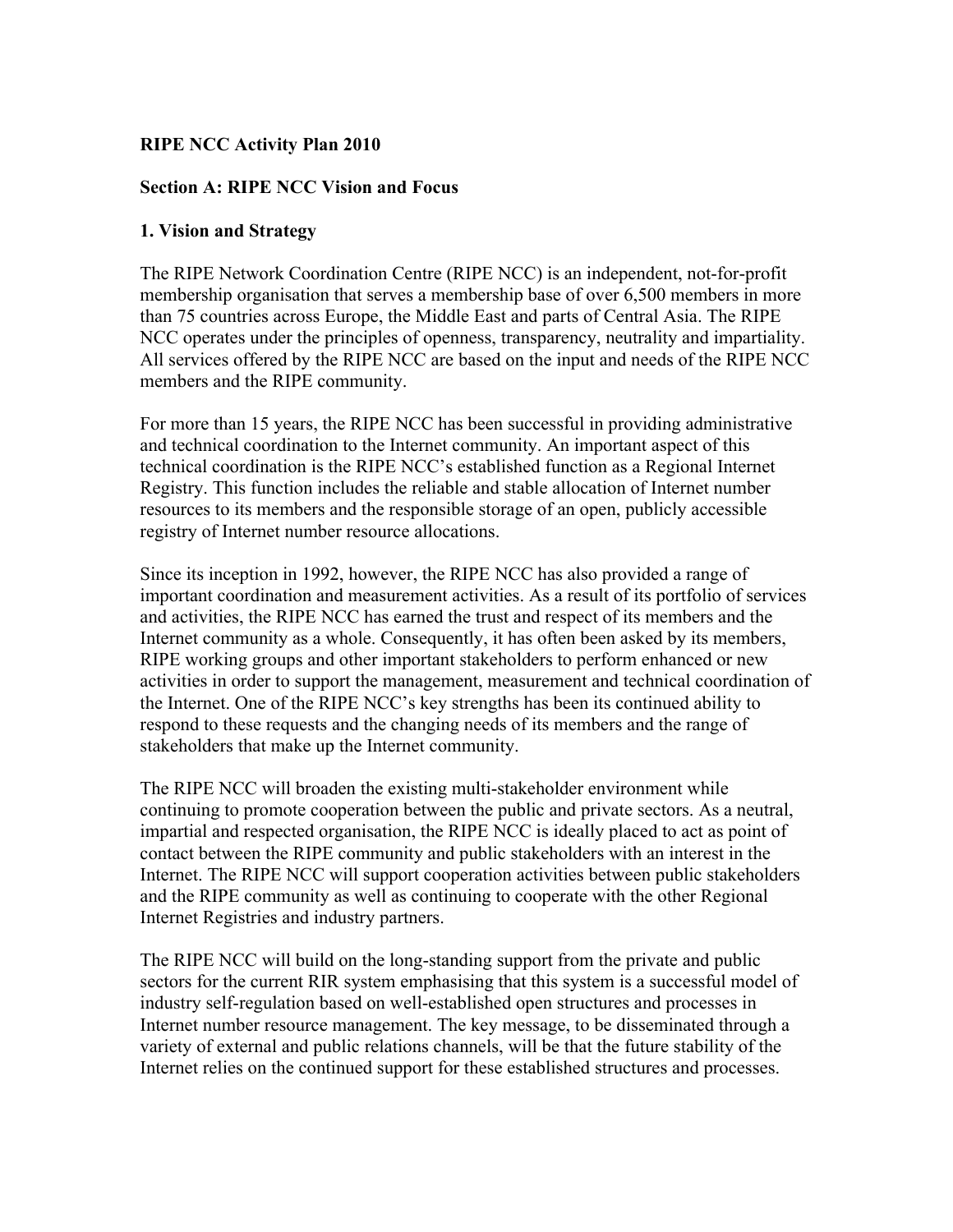The next few years will see a significant change in the global Internet landscape. In order to respond to the changing industry conditions, the RIPE NCC will need to evolve its position to remain capable of performing the administrative and technical coordination of the Internet on behalf of its members and the RIPE community. The primary goal of these strategic activities is to make sure that the RIPE NCC continues to represent the best interests of its members and the RIPE community while ensuring the overall stability of the Internet.

The RIPE NCC's primary focus will continue to be on performing activities that support the operations of its members and the activities of network operators throughout its service region and specifically those activities that require a neutral, impartial and authoritative organisation with the specific expertise demonstrated by the RIPE NCC. As part of its evolution, the RIPE NCC will ensure that it is prepared to perform any enhanced or new coordination activities as requested by its members or the RIPE community.

### **2. RIPE NCC Focus Points**

### **Reliable and Stable Technical Registration of Internet Number Resources**

Since 1992, the RIPE NCC has been responsible for allocating Internet number resources in its service region. The next few years will see a significant change in the global Internet landscape and in particular in the Internet registry system, as the remaining IPv4 address space is allocated. Against a likely backdrop of increased demand for resource transfers, the RIPE NCC will need to evolve its registration processes if it is to continue to uphold the core principles upon which its registry function has been based: uniqueness, aggregation and conservation.

An important part of this evolution will involve enhanced registry functions that will enable the RIPE NCC to play a more active role in the lifecycle management of Internet number resources (IPv4, IPv6 and AS Numbers). While some of these activities will be an extension of current resource management practices (such as allocation, auditing and merger/closure procedures), other activities may provide new registry functions designed to meet the changing needs of RIPE NCC members (e.g. certification of Internet number resources). As a result of these enhanced registry activities, the RIPE NCC will evolve its role from distributing and registering Internet number resources to more actively managing the full lifecycle of these resources.

Enhanced registry functions such as certification are necessary to enable the RIPE NCC to adapt the way it engages with its core registry principles to better reflect the changing Internet landscape (e.g. imminent exhaustion of unallocated IPv4 address pool and increased deployment of IPv6). With the exhaustion of the unallocated IPv4 address pool, there will be an increased scrutiny on the processes involved in IPv4 address space allocation, a possibility of a growing demand for resource transfers and an increasing potential for conflicts over address space. Given these developments, there will be an increasing need for the RIPE NCC to provide a more robust registry function. Enhanced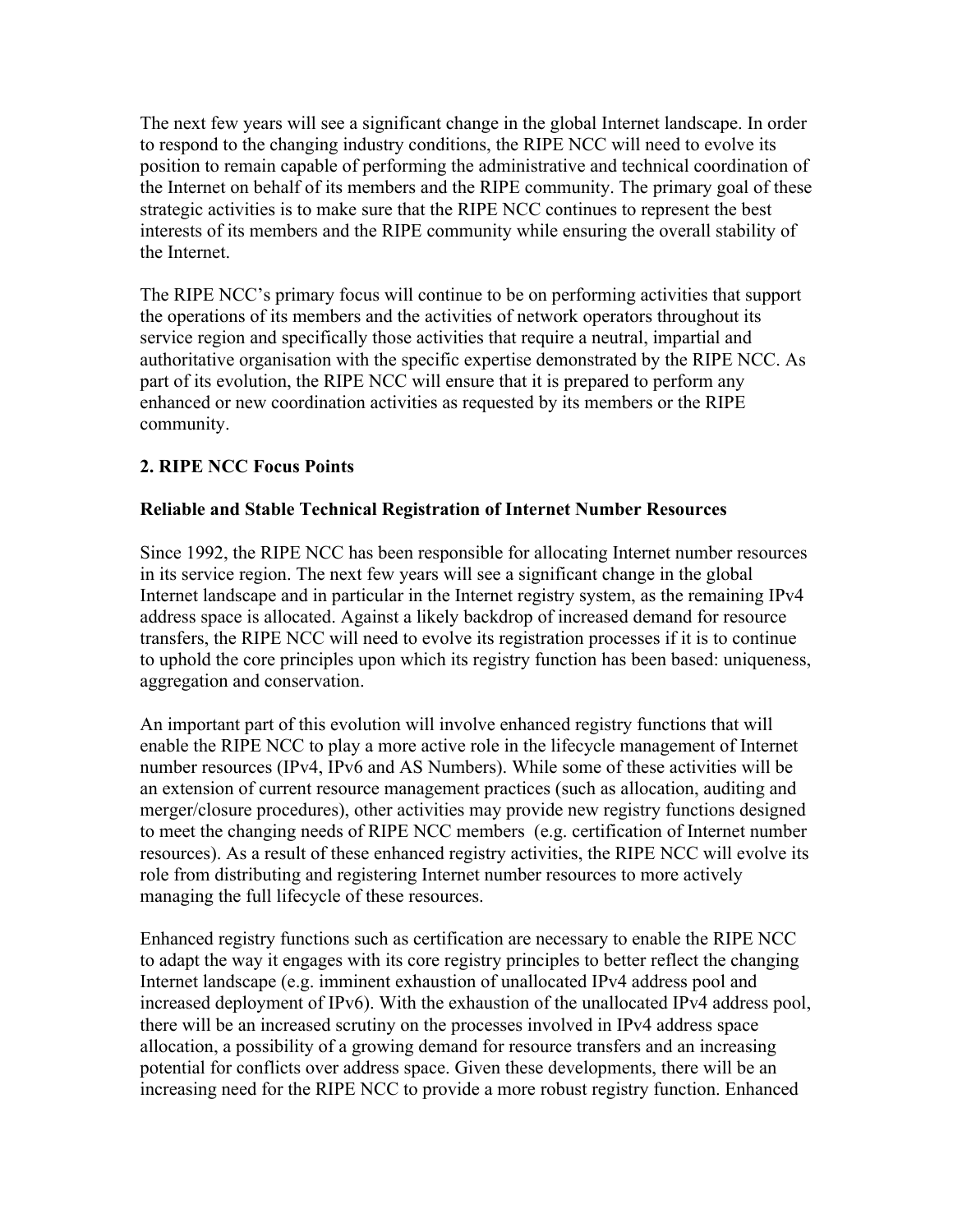registry activities would enable the RIPE NCC to provide this function. At the same time, increasing the accuracy and range of the data stored in the record archive of Internet number resources will support future Internet coordination, statistical and research activities.

### **Data Quality – The RIPE NCC as a Trusted Source of Reliable Data**

The RIPE NCC will maintain and extend its reputation as a trusted source of data about the Internet in the RIPE NCC service region and beyond. Providing high-quality measurements and analysis that can be used for a variety of operational, media, analyst and governmental activities, the RIPE NCC will secure its place in the Internet industry as a trusted authority capable of not only performing a much-needed registry function but also of providing a range of useful data sets, tools and analysis services that can be used by a range of Internet stakeholders.

Data analysis is essential in helping support most of the policy debates within RIPE by providing accurate analysis of the potential impact of a specific policy proposal. In addition, providing accurate, up-to-date and trusted data on Internet operations helps the RIPE NCC to make expert contributions to public policy debates and to ensure that decisions are based on quantifiable data.

### **3. New or Significantly Developed Activities for 2010**

Note: Information about the budgeted costs for these activities is available in the RIPE NCC Budget 2010:

### http://www.ripe.net/ripe/docs/budget2010.html

### **Registration Data Quality**

Data quality encompasses the accurate records of registered Internet number resources and measurements relevant to Internet operations. The RIPE NCC will continue work to measure, monitor and enhance the data quality of Internet number resource registrations. The focus here will be on Early Registration Transfer (ERX) space and the legacy address space allocated before the Regional Internet Registry system existed.

The acceptance of RIPE Policy Proposal 2007-01, "Direct Internet Resource Assignments to End Users from the RIPE NCC" has had a significant impact on the RIPE NCC's focus on data quality regarding holders of Provider Independent (PI) number resources. These resources include Autonomous System numbers, Provider Independent IPv4 address assignments, anycast assignments and Provider Independent IXP IPv6 address assignments. Under the terms of the Policy Proposal 2007-01, it is now necessary for any future PI number resource holder in the RIPE NCC service region to enter into a direct contractual relationship with RIPE NCC or a Local Internet Registry (LIR). A significant amount of work is needed to support this transition, particularly with respect to the holders of PI number resources assigned before Policy Proposal 2007-01 was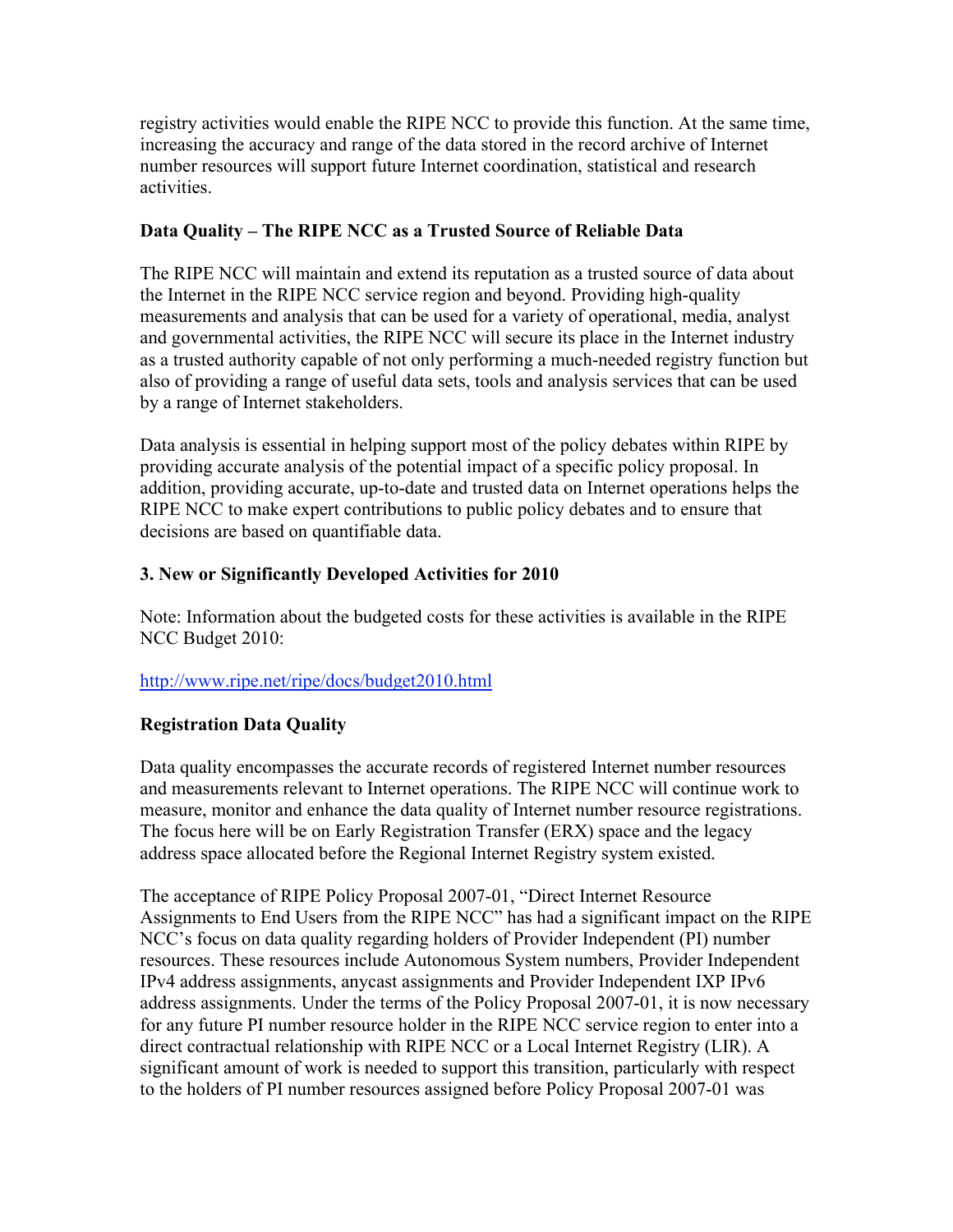approved in October 2008 and the associated 38,000 objects in the RIPE Database. This work is of central importance to maintaining accurate records of registered Internet number resources and to ensuring that, in its function as a Regional Internet Registry, the RIPE NCC can uphold the highest levels of registration data quality.

#### **Deployment of Internet Number Resource Certification**

In 2010, the RIPE NCC will focus on two areas of certification deployment: the underlying policy framework and the implementation of an augmented certification system.

The underlying policy framework, which is currently being developed within the Internet Engineering Task Force (IETF), will encompass a policy that describes the technical details of certification and one that defines the business relationships. The RIPE NCC has been working with the IETF on the former during 2009 and will adapt the latter so that it can be submitted to the RIPE Policy Development Process (PDP) in 2010.

Following the work completed in 2009 on the technical infrastructure necessary to issue certificates for Internet number resources, the RIPE NCC will focus in 2010 on the work needed to deploy a production-ready certification system. This will involve extending the basic implementation of the existing central certification model to include, for example, the Up-Down protocol and a range of operator tools.

#### **External Relations**

The RIPE NCC has been called upon by different entities in the public sector (including individual governments and the United Nations) to continue providing support for the technical coordination of the Internet. As a result, the RIPE NCC will continue its successful coordination work with the other RIRs, industry bodies and governments.

The RIPE NCC has received positive recognition for its contributions to the World Summit on the Information Society (WSIS), held from 2003-2005, the ongoing Internet Governance Forum (IGF) and the Organisation for Economic Cooperation and Development (OECD) Committee for Information, Computer and Communications Policy (ICCP). These experiences demonstrate that the RIPE NCC's public affairs contributions are an essential contribution to promoting public/private sector dialogue and to guaranteeing the future growth of the Internet.

Supporting the development of important forums, such as the RIPE Cooperation Working Group, and focusing on the key questions governments need to answer, the RIPE NCC's external relations activities will continue to promote this important dialogue between the technical community and government stakeholders. The RIPE NCC will represent the view of the RIPE community and the RIPE NCC's members, at the same time explaining to all relevant stakeholders recent developments in the Internet landscape and the impact that these developments could have.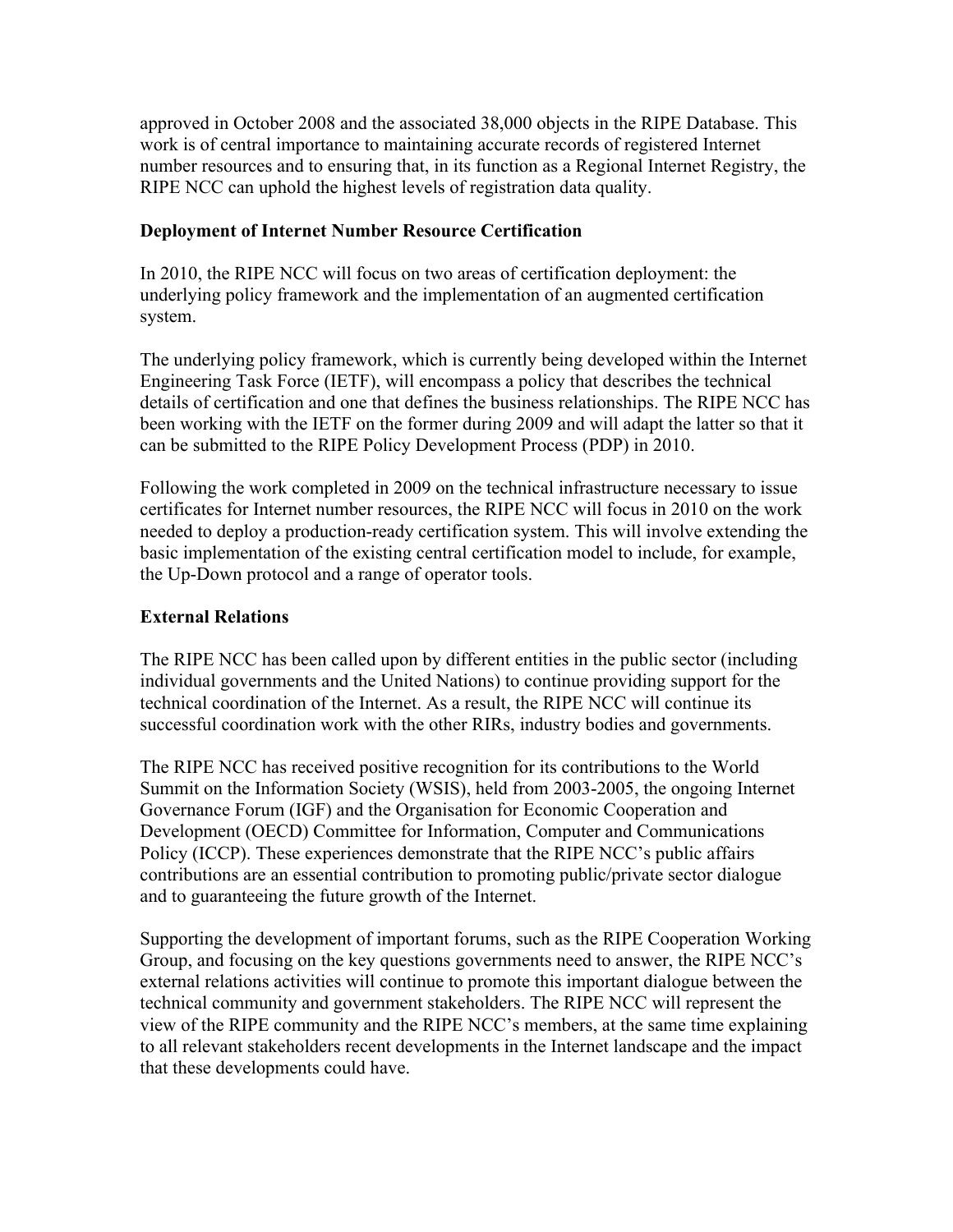These developments include the pressing need for IPv6 adoption, the future exhaustion of IPv4 address space and the related issues of global and regional fairness. The RIPE NCC will build on its relationships with the public sector, promoting the public/private dialogue required to deal with IP address issues that affect public policy and that have an impact on the technical coordination of the Internet. As part of these efforts, the RIPE NCC will continue to develop relationships with government representatives in order to understand their concerns, to answer their questions and to help them understand the key issues related to the management and distribution of IP addresses. At the same time, the RIPE NCC will continue to work with a range of stakeholders from both the public and private sectors to ensure that the relevant parties are working together to understand the changing Internet landscape and to make informed decisions that guarantee the stability of the Internet.

### **RIPE LABS**

The purpose of RIPE Labs is to offer a platform for network operators, Internet experts and developers focused on developing innovative Internet-related tools and ideas. Providing an open platform enabling direct user engagement and knowledge sharing, RIPE Labs will stimulate community building and the prototyping of exciting ideas in a pre-production environment. Initially, the RIPE NCC will take the lead in originating the prototypes and developing them based on feedback from users. Over time, RIPE Labs will grow to fulfil the specific needs of the RIPE NCC members and the Internet community as a whole.

#### **High Quality Information Services for Operators and the Internet Community**

The RIPE NCC provides the global Internet community with a range of data sets, tools, and analyses on Internet infrastructure, development, and usage. Focused on the importance of high-quality, timely data and useful tools, these information services can be used to analyse general Internet operations including routing, connectivity, traffic flow and DNS infrastructure performance; to run specific measurement experiments; to detect, diagnose and analyse significant network incidents; and to research long-term trends.

The RIPE NCC will focus on improving the quality and usefulness of this data, as well as the speed and manner with which it is collected, processed and presented. Additionally, in collaboration with external stakeholders, the RIPE NCC will further develop the userinterfaces and query tools to make them more powerful, simpler to use and more intuitive.

The RIPE NCC will make increased efforts to encourage feedback and involvement from the RIPE community and users of the RIPE NCC's Information Services to guide ongoing development of current and new services. In addition, the RIPE NCC will actively seek to promote its information services to new users both within and outside its service region through co-operation with other Regional Internet Registries (RIRs) wherever possible.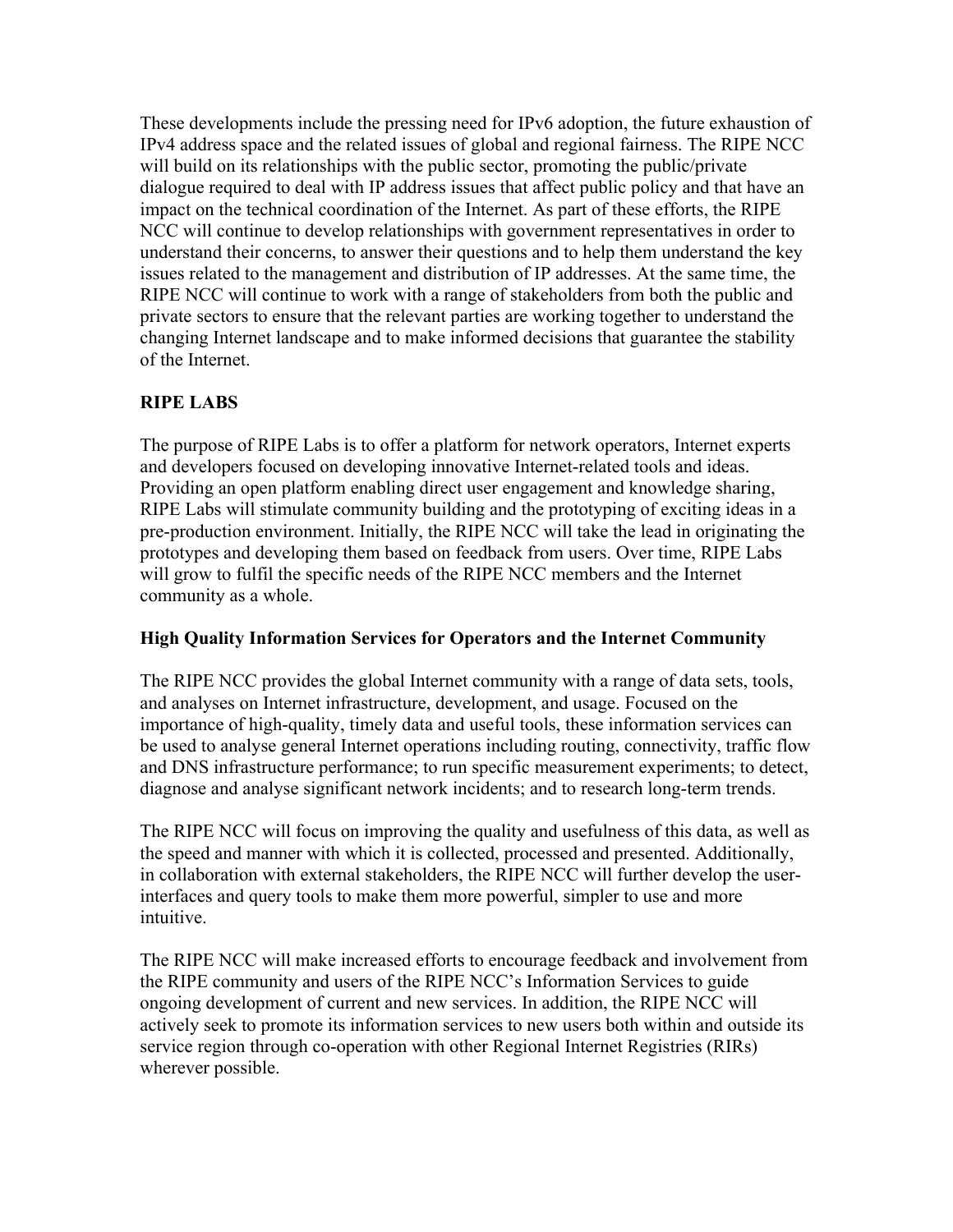#### **4. Closure or Reduction of Activities**

At the time of writing, the RIPE NCC does not foresee the closure or reduction of any service or activity.

#### **5. RIPE NCC Ongoing Activities**

Information on the RIPE NCC's ongoing activities (Membership Services, Coordination Activities and Information Services) is available in Section B of this document, RIPE NCC Ongoing Activities.

#### **6. Unforeseen Activities**

The RIPE NCC will keep a reserve of resources to take up any activities that appear necessary during the course of the year. These activities are entirely unforeseen at the time of writing the RIPE NCC Activity Plan 2010 or have started recently and are not at the stage where they can be quantified as a budgeted activity. A quick, well-focused reaction to the changing environment and new requirements of the RIPE NCC members and other stakeholders has always been a strong point of the RIPE NCC.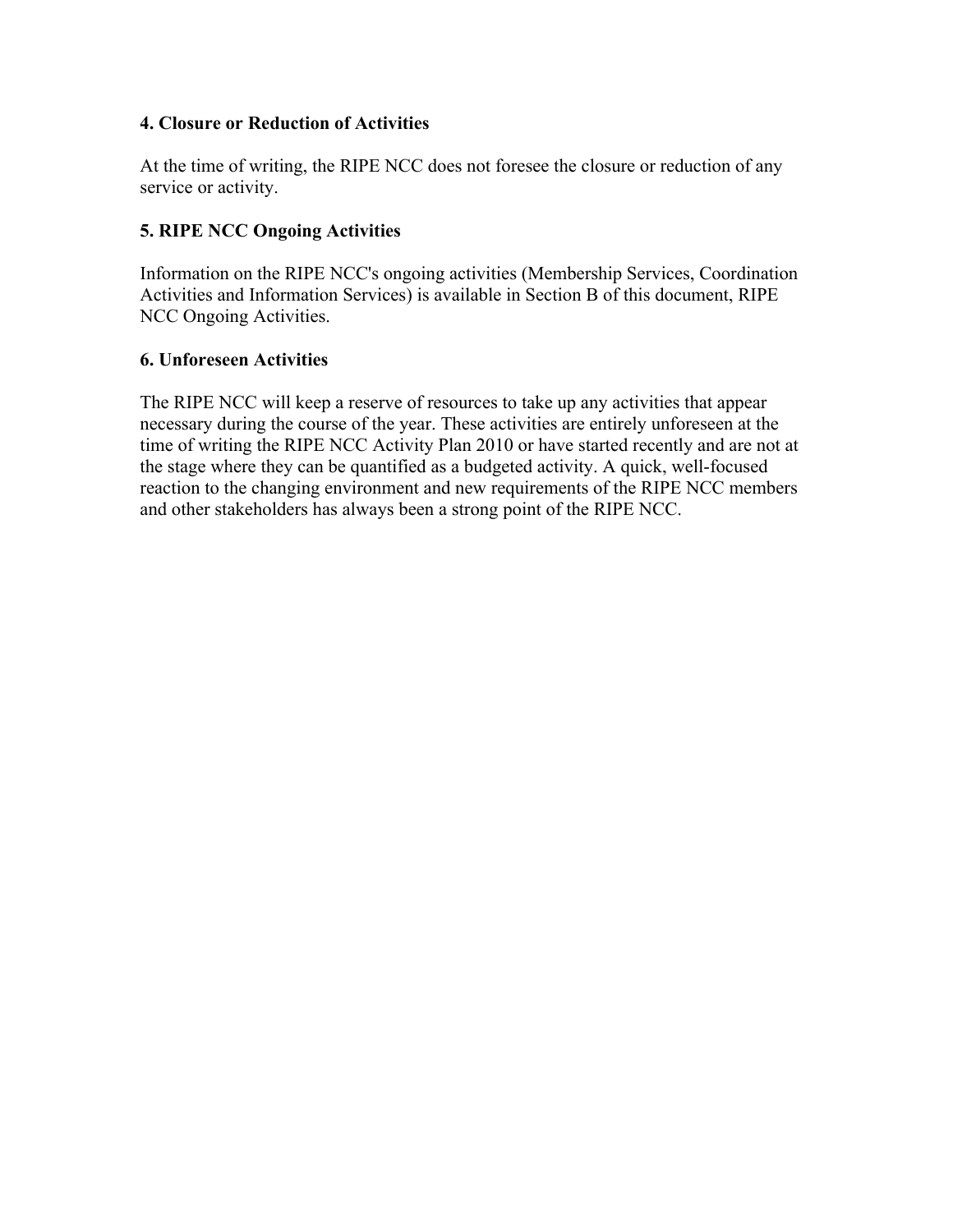# **Section B: RIPE NCC Ongoing Activities**

# **1.0 Membership Services**

The RIPE NCC aims to exceed its members' service expectations in the registration of Internet resources. The purpose of these distribution activities is:

- To provide a fair, impartial distribution of Internet number resources guided by the RIPE community policies based on the goals of uniqueness, conservation and aggregation
- To actively maintain an accurate resource registry
- To provide accurate and valid Internet Registry resource data
- To provide guidance for internal procedures

### **1.1 Distribution and Management of Internet Number Resources**

In its role as a Regional Internet Registry (RIR), the RIPE NCC provides allocation and registration services to Local Internet Registries (LIRs) in Europe, the Middle East and Central Asia. The overall goal of the RIPE NCC's allocation and registration services is to provide fair, impartial and stable distribution of Internet number resources in its service region. The specific goals for the distribution of IP address space are:

- Uniqueness of IP addresses
- Aggregation of routing information
- Conservation of IP address space
- Procedure and policy definition for IP address space
- Registration of network management and contact information

# **1.1.1 IPv4 / IPv6 Address Space and Autonomous System (AS) Numbers**

### **Description of Activity:**

The RIPE NCC allocates and assigns Internet number resources according to RIPE community policy.

The RIPE NCC allocates and assigns IPv4 and IPv6 address space to RIPE NCC members and other network operators. The RIPE NCC also assigns AS Numbers and registers these numbers and the initial associated routing policy, ensuring the uniqueness of AS Numbers and collecting data for the Routing Registry. From 2007, the RIPE NCC has assigned AS Numbers from both the 16-bit and 32-bit pools.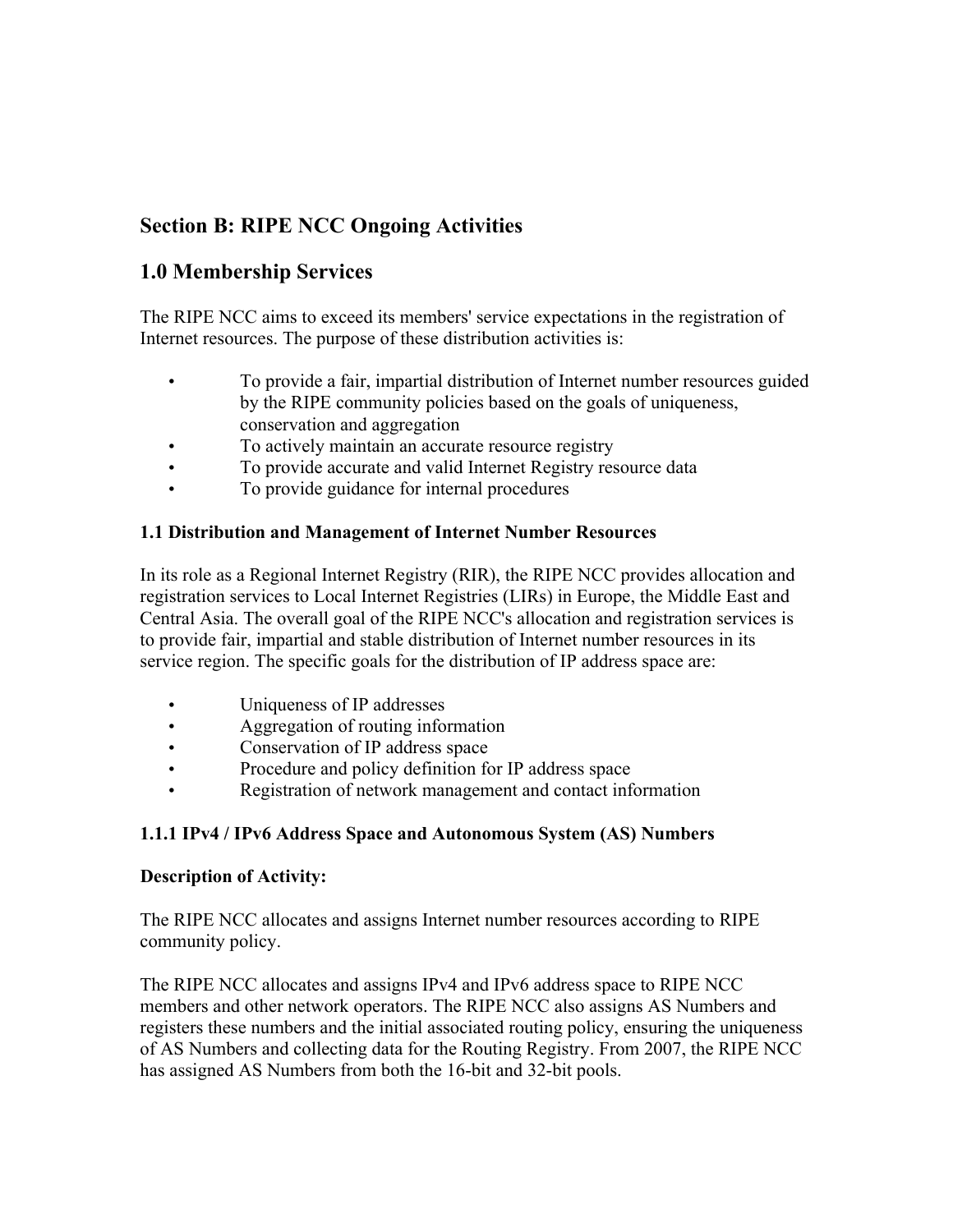### **Goal of Activity:**

- To ensure the fair distribution of Internet number resources
- To ensure the efficient use of IP address space and AS Numbers
- To facilitate the optimal aggregation of routing information
- To support members with the processes and procedures

### **1.1.2 Auditing and Data Accuracy**

### **Description of Activity:**

The RIPE NCC actively checks the quality and validity of Internet resource registry data. To ensure fair address space distribution, the RIPE NCC checks that appropriate assignment decisions are made. The RIPE NCC also makes regular reports on these activities to the RIPE community as well as producing statistics on address space usage.

### **Goal of Activity:**

- To promote a consistent and fair application of assignment criteria relating to the
	- conservation of address space and aggregation of routing information
- To identify and improve any parts of the registration procedure that cause delays in order to improve service levels and response times
- To implement mechanisms to improve the quality, range and accessibility of the data the RIPE NCC provides relating to its allocation of Internet number resources to its members
- To provide high quality data on the allocation of Internet number resources that can reliably be used in the daily operations of ISPs

### **1.1.3 Policy Implementation (procedures)**

#### **Description of Activity:**

The RIPE NCC implements procedures as part of the RIPE Policy Development Process (PDP). New policy requests or requests for changes to be made to existing policies are discussed in the RIPE NCC Policy Implementation Coordination Group (PICG).

- To provide transparency and consistency of the procedures
- To provide procedural information and responses to the RIPE community
- To support and promote global Internet IP address policies
- To document and maintain a clear overview of new and changed policies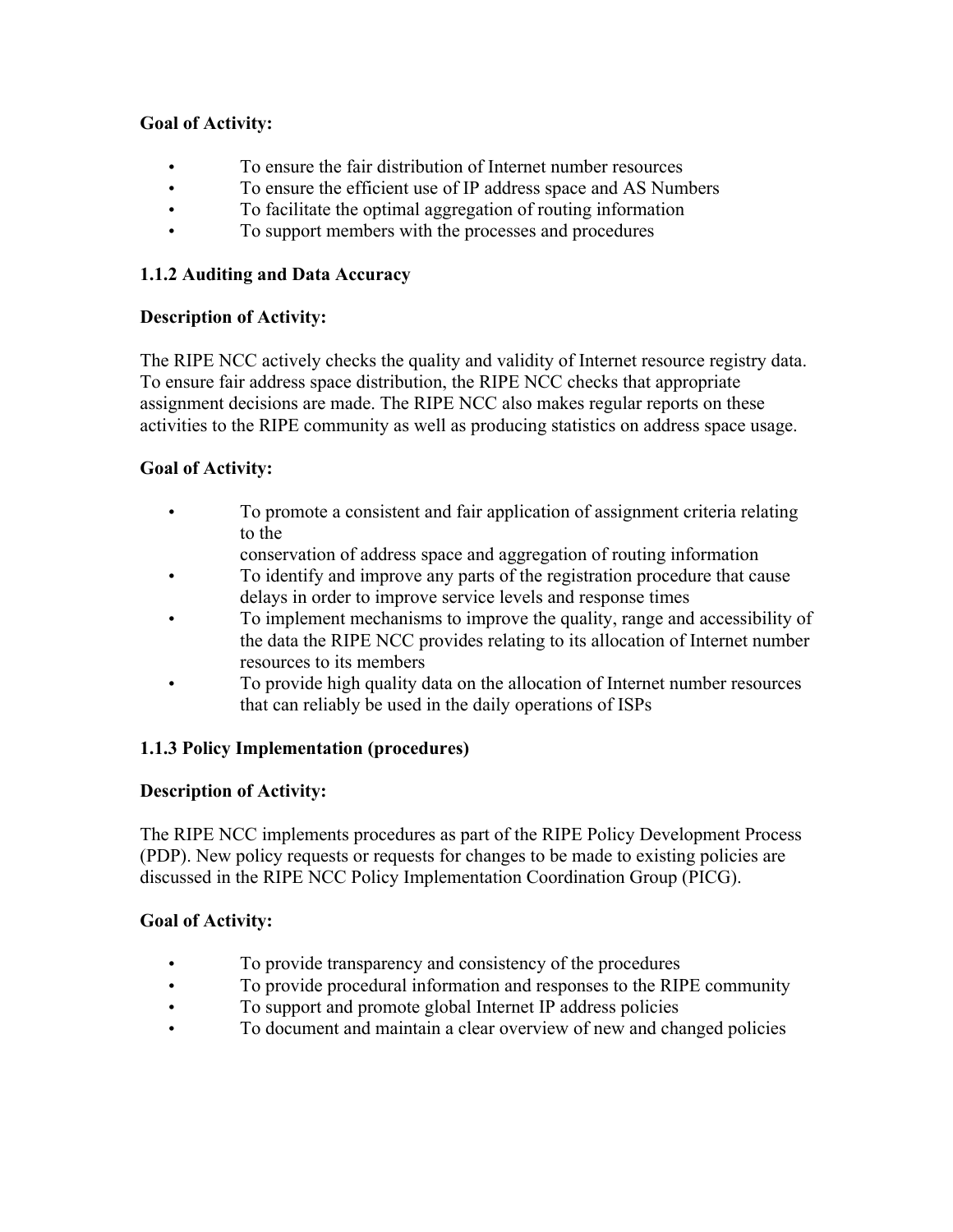### **1.1.4 Project Support**

#### **Description of Activity:**

The RIPE NCC co-ordinates internal projects to support the range of activities related to the distribution of Internet resources.

#### **Goal of Activity:**

- To implement policy requests
- To provide cross-departmental dedicated project support

### **1.2 Training Courses**

The RIPE NCC provides a range of courses to members and non-members, using a variety of teacher-based courses and additional training strategies.

The RIPE NCC makes continued efforts to reach a broader audience, particularly members who are unable to attend RIPE NCC training courses due to geographical, financial, scheduling or other constraints. These efforts include developing online modules that cover a range of RIPE NCC procedures and the RIPE Policy Development Process (PDP).

The RIPE NCC provides the following courses to its members for free:

- LIR Training Course
- IPv6 for LIRs Training Course
- DNS for LIRs Training Course
- Routing Registry Training Course

### **1.2.1 LIR Training Course**

#### **Description of Activity:**

The Local Internet Registry (LIR) Training Course is a one-day introduction to the procedures and policies related to obtaining and distributing Internet number resources from the RIPE NCC, operating an LIR and using the RIPE Database. The training material is regularly updated to make sure that LIRs are aware of any recent policy changes decided by the RIPE community.

#### **Goal of the Activity:**

- To help members send correctly prepared Internet number resource requests to the RIPE NCC
- To help ensure a more timely completion of these requests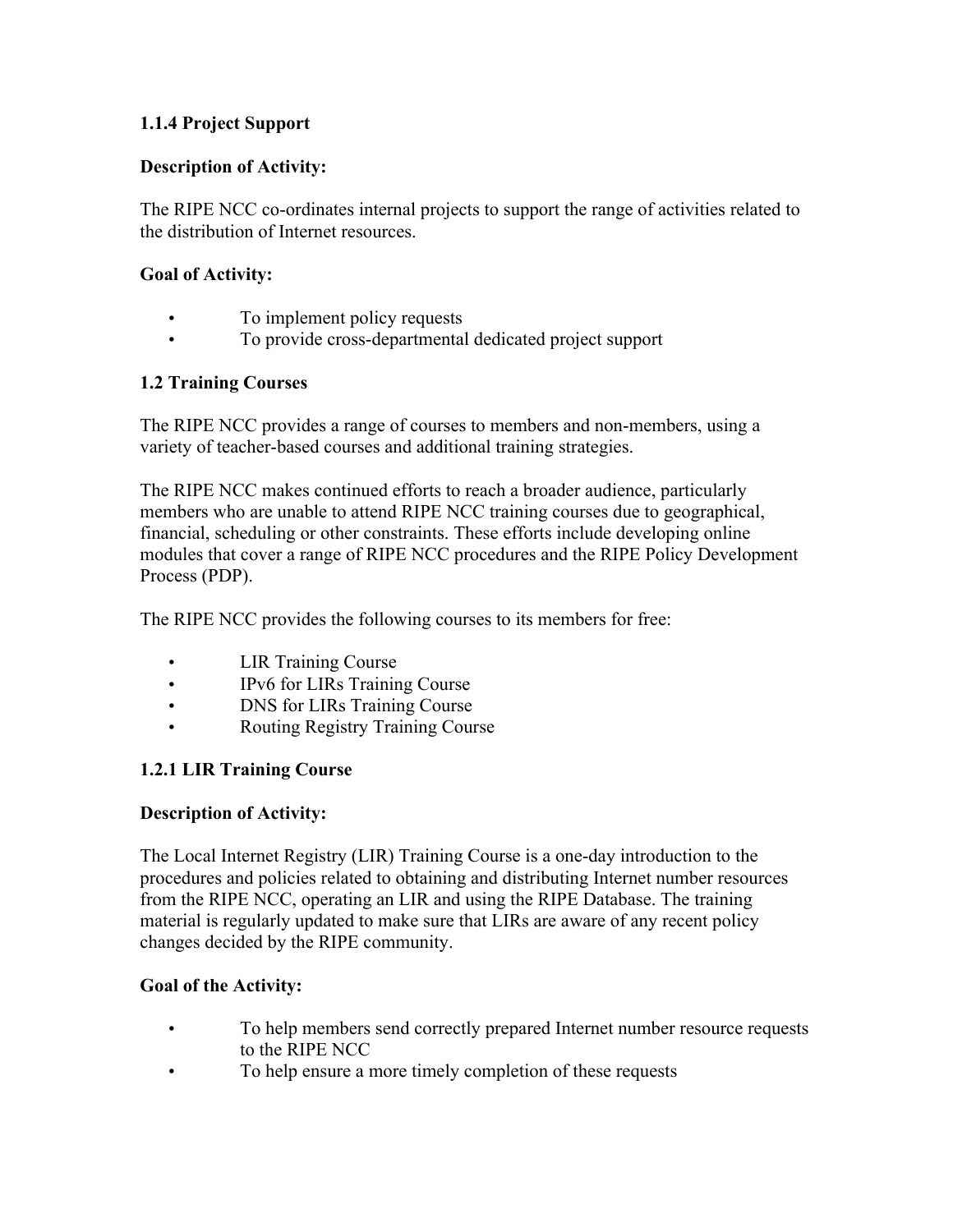- To explain the correct procedure for registering and updating registry data relating to Internet number resources
- To create awareness for the RIPE Policy Development Process

### **1.2.2 IPv6 Training Course**

### **Description of Activity:**

The IPv6 Training course is a half-day course about the need for IPv6 and includes basic information on how to plan IPv6 deployment.

### **Goal of the Activity:**

- To increase awareness about IPv4 depletion
- To increase IPv6 uptake
- To remove fears about IPv6 and the deployment process
- To increase awareness about IPv4 and IPv6 coexistence

### **1.2.3 Routing Registry Training Course**

#### **Description of Activity:**

The Routing Registry Training Course covers Internet Routing Registry (IRR) usage, related tools and Routing Policy Specification Language (RPSL).

### **Goal of the Activity:**

• To provide an introduction to the Internet Routing Registry (IRR) usage, related tools, Routing Policy Specification Language (RPSL) and the RIPE NCC Routing Information Service (RIS)

### **1.2.4 DNS for LIRs Training Course**

#### **Description of Activity:**

This course, offered from time to time and upon request, provides an introduction to reverse DNS (rDNS) procedures and checks, as well as giving information about DNS Monitoring (DNSMON), K-root and anycasting. The course also covers DNSSEC and the specific procedures set up by the RIPE NCC to secure the in-addr.arpa zones.

#### **Goal of the Activity:**

• To provide LIRs with information about the different DNS-related services offered by the RIPE NCC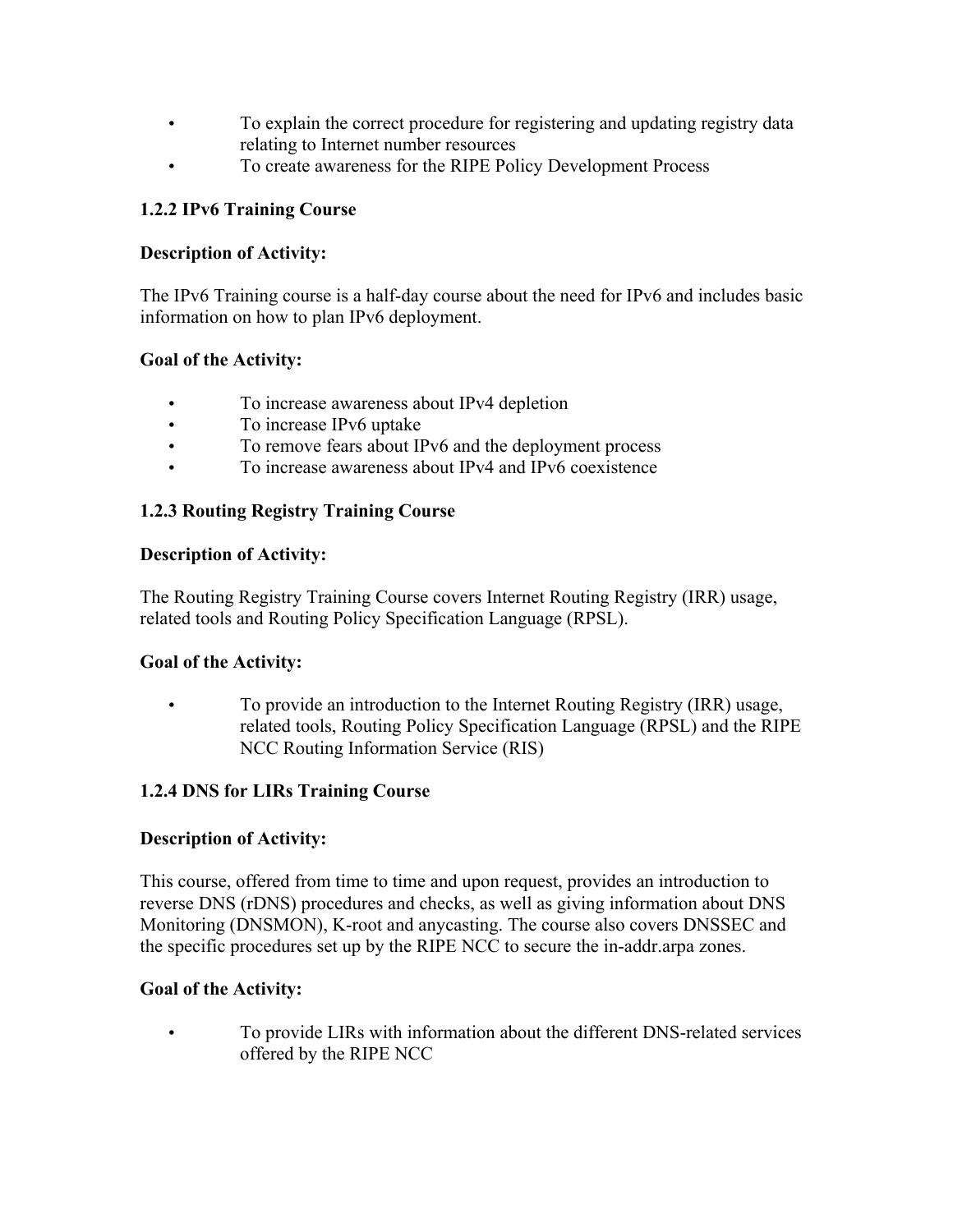### **1.3 Customer Services**

The purpose of the RIPE NCC's Customer Services is to take ownership offirst line enquiries and requests, managing each request correctly and efficiently while communicating all necessary details. In order to ensure the complete satisfaction of its members, the RIPE NCC focuses on the following Customer Services goals:

- Act as the general first line contact point for the RIPE NCC as a whole (questions, feedback, issues and problems)
- Bring new members up to speed so that they can request resources and make use of other RIPE NCC services
- Consolidate customer support services and facilitate the coordination of consistent internal and external service levels
- Answer general member and public enquiries, providing a good resolution in the shortest possible time and escalate when appropriate (following agreed Service Level Agreements)
- Provide the first interface between the RIPE NCC and potential and new members
- Handle all phone, mail and e-mail enquiries in a professional manner
- Create standard answers for frequently asked questions
- Document service quality measures and targets and provide reporting on this

## **1.3.1 New LIR Support**

### **Description of Activity:**

The RIPE NCC gives initial support to LIRs and Direct Assignment Users during their set-up phase. Information and support is also extended to potential LIRs and Direct Assignment Users.

### **Goal of Activity:**

- To support new LIRs and Direct Assignment Users during their set-up phase by introducing them to the relevant tools, procedures and guidelines
- To give potential LIRs and Direct Assignment Users enough information to make an informed choice as to whether or not they become an LIR
- To prepare LIRs and Direct Assignment Users so that they are able to make use of the RIPE NCC's services

### **1.3.2 Billing and Administration Support**

### **Description of Activity:**

The RIPE NCC provides billing and administrative support for existing and potential LIRs and Direct Assignment Users.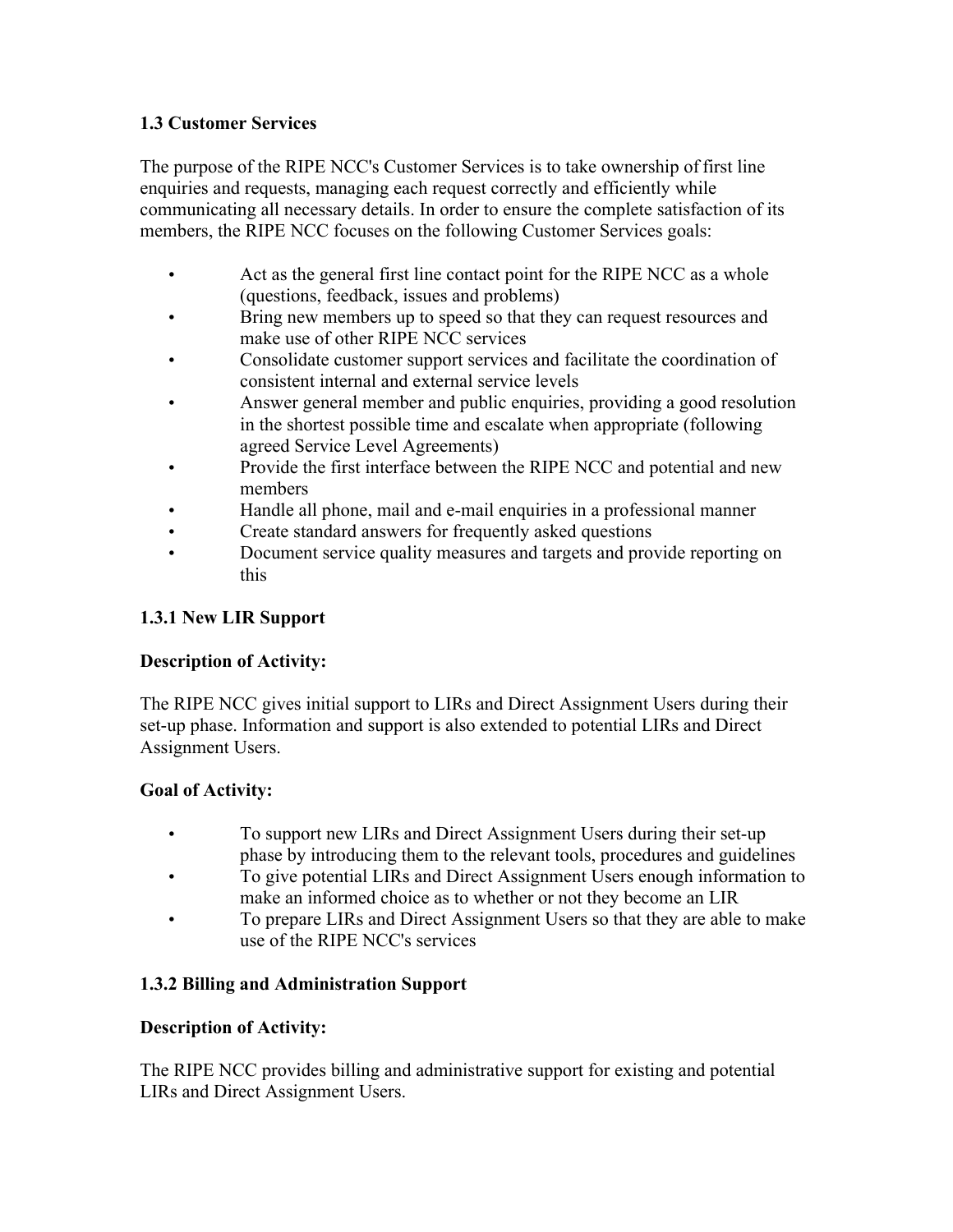### **Goal of Activity:**

- To provide support for billing questions, invoicing (invoices, reminders) and the merger/closure of LIRs
- To provide support for contract-related issues such as LIR name changes and mergers and Direct Assignment Users

### **1.3.3 Database User Support**

### **Description of Activity:**

The RIPE NCC provides user support for the RIPE Database and related services. This includes incident handling and problem resolution as well as responding to user questions and comments.

### **Goal of Activity:**

- To provide first line user support for the RIPE Database and related services
- To continuously collect user feedback regarding these services
- To report on Service Level Agreement (SLA) adherence
- To create standard answers for frequently asked questions

### **1.3.4 DNS and Reverse DNS (First Line Support)**

#### **Description of Activity:**

The RIPE NCC provides DNS coordination and support activities as well as reverse DNS service for IPv4 and IPv6 address space managed by the RIPE NCC.

#### **Goal of Activity:**

- To provide first line user support for the DNS, Reverse DNS and related services
- To continuously collect user feedback regarding these services
- To report on SLA adherence
- To create standard answers for frequently asked questions

### **1.4 RIPE NCC Interaction Mechanisms**

The RIPE NCC provides flexible and convenient ways for LIRs and others from the Internet community to interact with the RIPE NCC's systems. There is a specific focus on the security aspects of such interactions to ensure privacy and authentication wherever needed.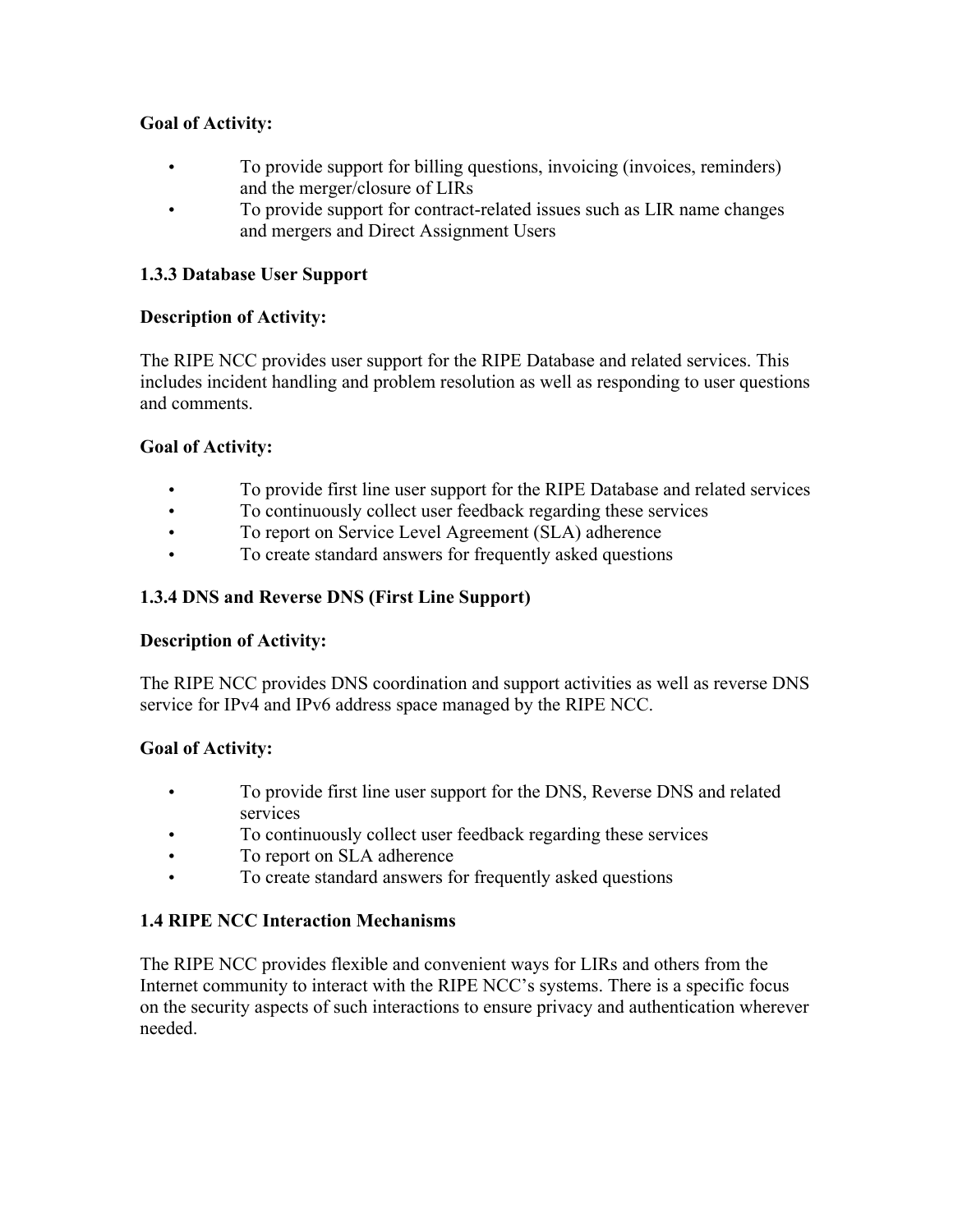### **1.4.1 Customer Service Centre**

#### **Description of Activity:**

At RIPE Meetings the RIPE NCC provides staff who are available for face-to-face consultation about:

- Internet resource requests (IPv4, IPv6, Autonomous System Numbers)
- The RIPE Database
- Changes to registry file information
- Invoice and billing queries
- RIPE NCC Training Courses and the RIPE NCC E-Learning Centre
- The Routing Information Service (RIS) and BGPlay
- Reverse DNS setup, DNSSEC, DNSMON, K-root, the Test Traffic Measurements (TTM) service, and e-mail services
- How to become a Local Internet Registry (LIR)
- The RIPE NCC and its services

#### **Goal of Activity:**

- To assist members and the RIPE community in any outstanding issues
- To promote greater cooperation between the RIPE NCC, its members and the RIPE community

#### **1.4.2 RIPE NCC LIR Portal**

#### **Description of Activity:**

The purpose of the LIR Portal is to give LIRs an easy-to-use web interface for accessing RIPE NCC services, for managing their registry's data and for making queries and updates. The LIR Portal is also used by the RIPE NCC to make important announcements to RIPE NCC members and for collection of valuable feedback through a range of member surveys.

#### **Goal of the Activity:**

- To enable members to receive Internet number resources in a timely fashion by improving the request, evaluation and approval process
- To enable members to manage their registry data and make queries and updates

# **2.0 Coordination Activities**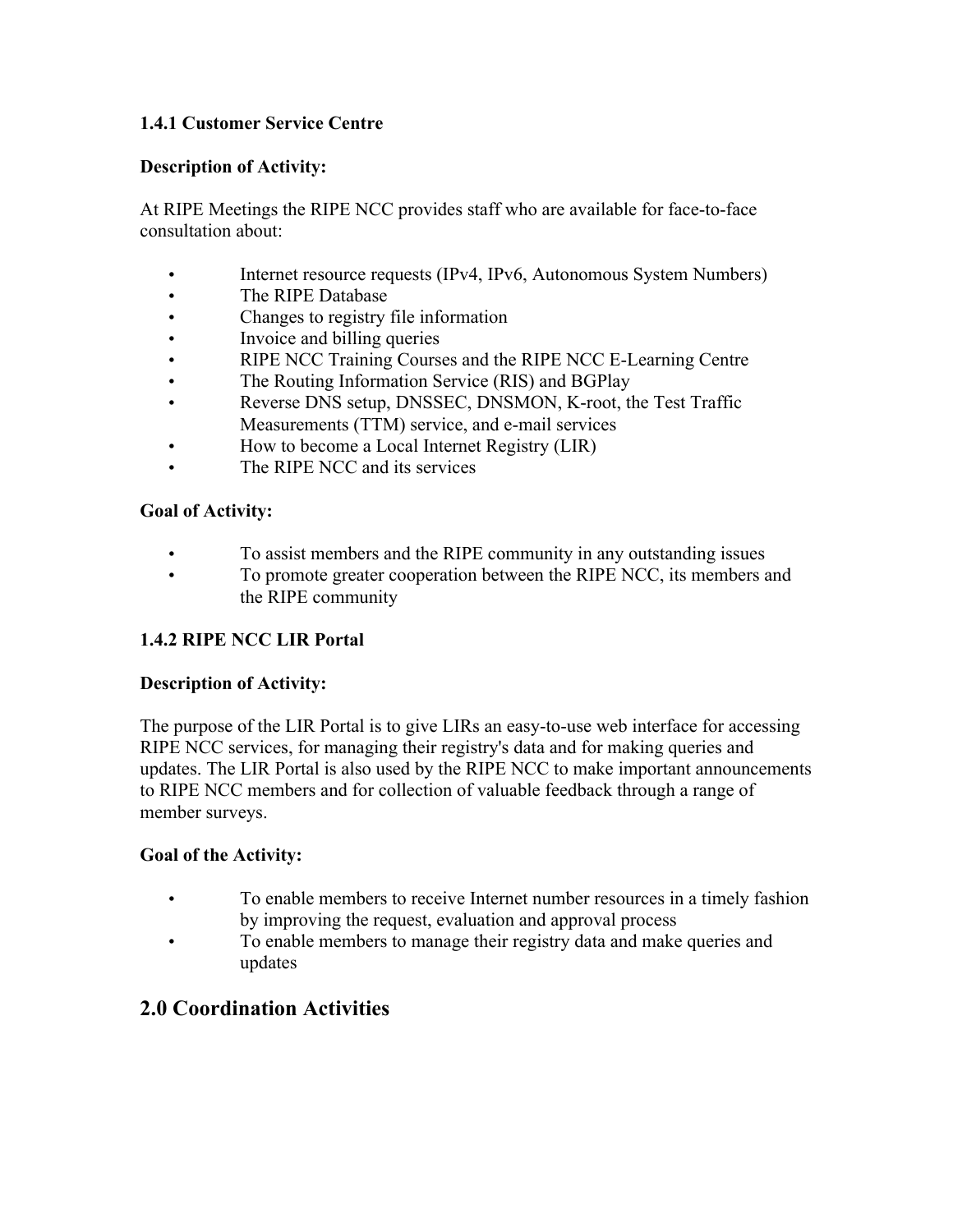#### **2.1 RIPE Database: Maintenance and Development**

The RIPE Database contains registration details of IP addresses and AS Numbers used by networks based in the RIPE NCC service region.

It shows the organisations that hold the resources, where the allocations were made and contact details for the networks. The organisations that hold those resources are responsible for updating their information in the RIPE Database.

An Internet Routing Registry (IRR), primarily for the RIPE NCC region, is also part of the RIPE Database.

The information in the RIPE Database is used by a range of people, including network engineers, system administrators, researchers and End Users for various purposes such as network troubleshooting or determining abuse contacts. In most cases these users are not RIPE NCC members.

The RIPE NCC regularly makes improvements to the interface for the RIPE Database in order to provide users with more useful features and easier ways to update the database. The RIPE NCC also makes continued efforts to improve the accuracy and the usefulness of the data in the RIPE Database.

The RIPE NCC implements community-driven changes as they arise, making software and system modifications in response to feedback from users and decisions made by the RIPE community.

### **2.1.1 User support and software maintenance**

#### **Description of Activity:**

The RIPE NCC provides user support for the database and related services. This includes incident handling and problem resolution as well as responding to user questions and comments.

The RIPE NCC also performs regular software maintenance activities including bug fixes and minor modifications. The results of these software development efforts are made publicly available.

This activity includes the maintenance and improvement of documentation associated with the RIPE Database.

- To provide user support for the RIPE Database and related services
- To continuously collect user feedback regarding the service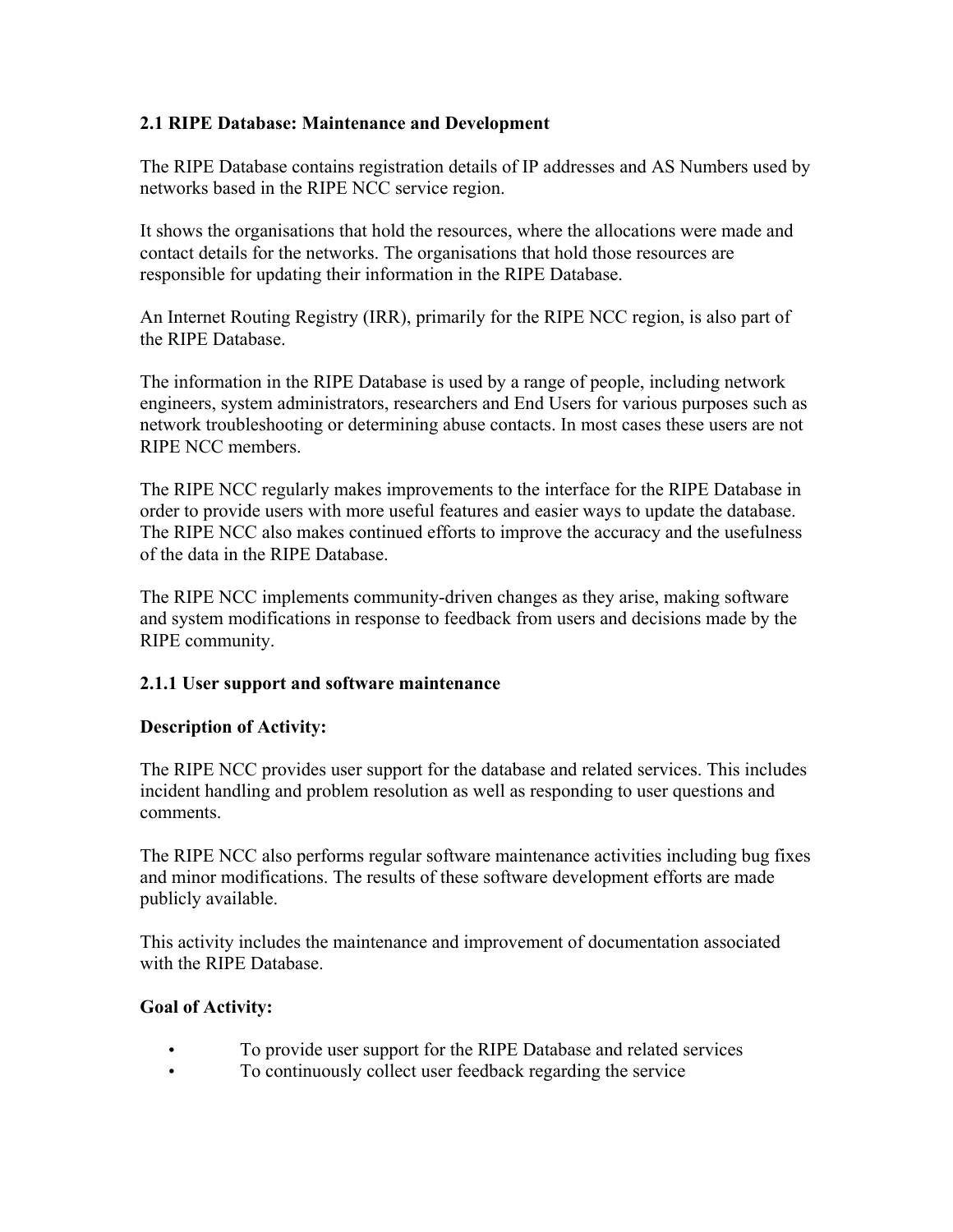- To keep the user community informed about new developments as well as planned and emergency maintenance
- To ensure the high quality of the system software and the reliable operation of the database and related services

### **2.1.2 New Database Features**

#### **Description of Activity:**

The RIPE NCC designs and implements new database features as requested by the user community or proposed by the RIPE NCC. It performs the development work based on the priorities established in the appropriate RIPE Working Groups.

### **Goal of Activity:**

- To ensure that the RIPE Database continues to serve the needs of the user community and the priorities of the RIPE Working Groups
- To provide new features to the RIPE Database that reflect the changing requirements of the Internet community

### **2.2 RIPE**

The RIPE NCC supports the RIPE community through technical and administrative coordination.

### **2.2.1 RIPE Meetings**

#### **Description of Activity:**

The RIPE NCC organises RIPE Meetings, providing all administrative and technical support.

- To support the open, bottom-up, industry self-regulatory structure common to all RIR communities in managing Internet number resources
- To stimulate the participation of the RIPE community and other stakeholders in the IP policy-making process and the technical coordination of IP networking
- To contribute to the stable operation of the RIPE NCC by allowing for guidance and advice from the RIPE Working Groups
- To enable attendees to provide input and feedback on the RIPE NCC Activity Plan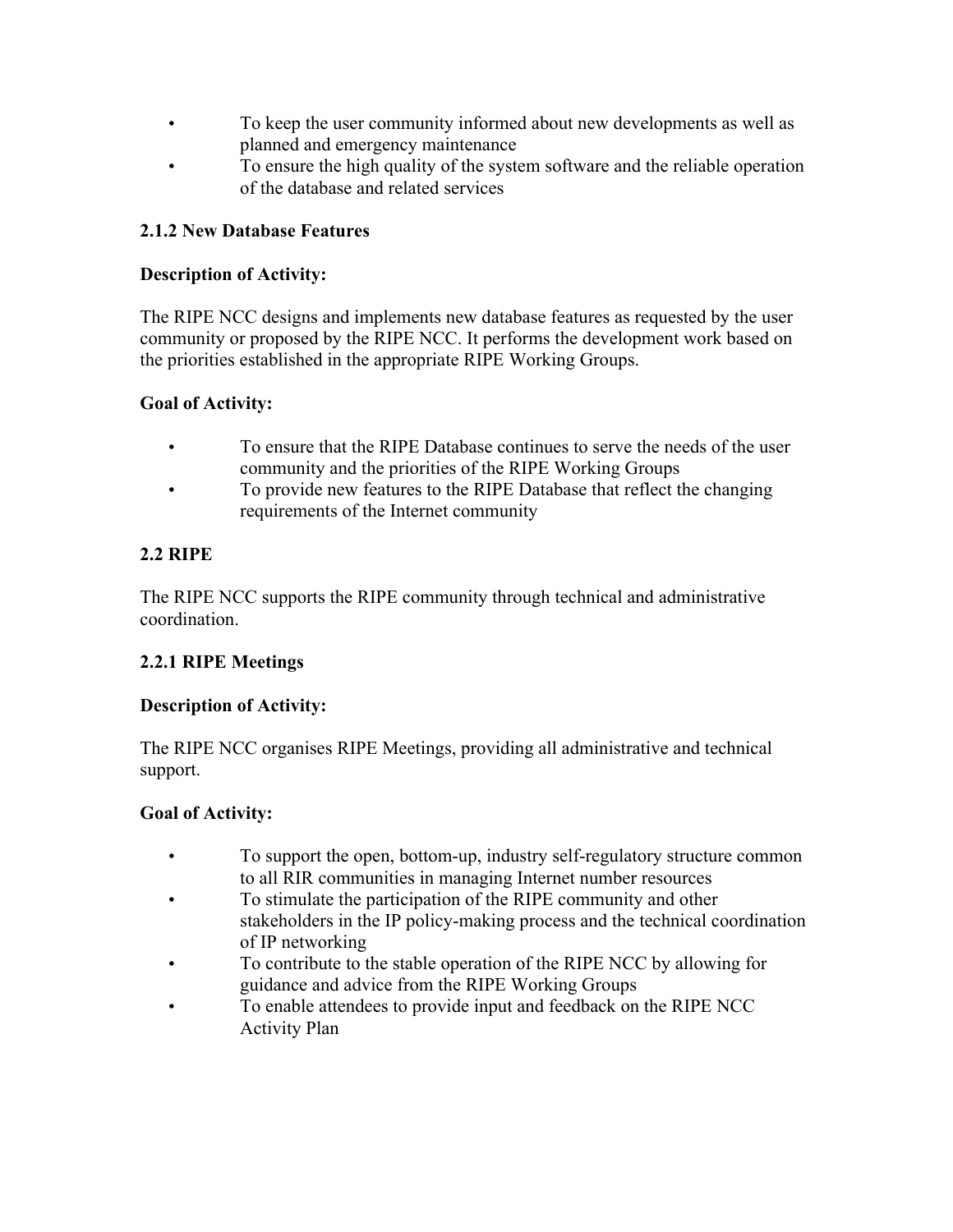### **2.2.2 Supporting the RIPE Policy Development Process (PDP)**

#### **Description of Activity:**

The RIPE community develops and sets policies through a long established, open, bottom-up process of discussion and consensus-based decision making. Anyone interested in the well-being of the Internet may bring up proposals within the RIPE community forum and take part in the related discussions. The RIPE NCC provides administrative and facilitative support for this process.

#### **Goal of Activity:**

- To track proposals and make sure the milestones of the PDP are applied as necessary
- To monitor policy-related topics and developments and report these to the RIPE community
- To analyse RIPE policies and proposals and report the findings back to the RIPE community
- To support the RIPE NCC's implementation and execution of policies
- To make sure all policies are documented in RIPE Policy documents and these policy documents are kept up-to-date
- To perform outreach activities for the promotion of the RIPE Policy Development Process

#### **2.3 Mailing List Management**

The RIPE NCC maintains a number of high volume external mailing lists. The processing of mailing list traffic is constantly monitored. Efforts are made to support subscribers with problems and to reduce or control the spam on external mailing lists so that they can be easily and efficiently moderated without losing any End User functionality.

The goal is to ensure the exchange of information among the RIPE community and the RIPE NCC membership, as well as to provide support for subscribers of the RIPE and RIPE NCC mailing lists.

#### **2.4 Domain Name System (DNS) Coordination**

The RIPE NCC provides DNS coordination and support activities as well as reverse DNS service for IPv4 and IPv6 address space managed by the RIPE NCC.

For reverse DNS associated with address space managed by other RIRs, the RIPE NCC provides secondary DNS to support the reliability of reverse lookups.

The scalability of the DNS infrastructure for secondary, reverse and primary DNS services is improved based on the requirements specific to each of these services. The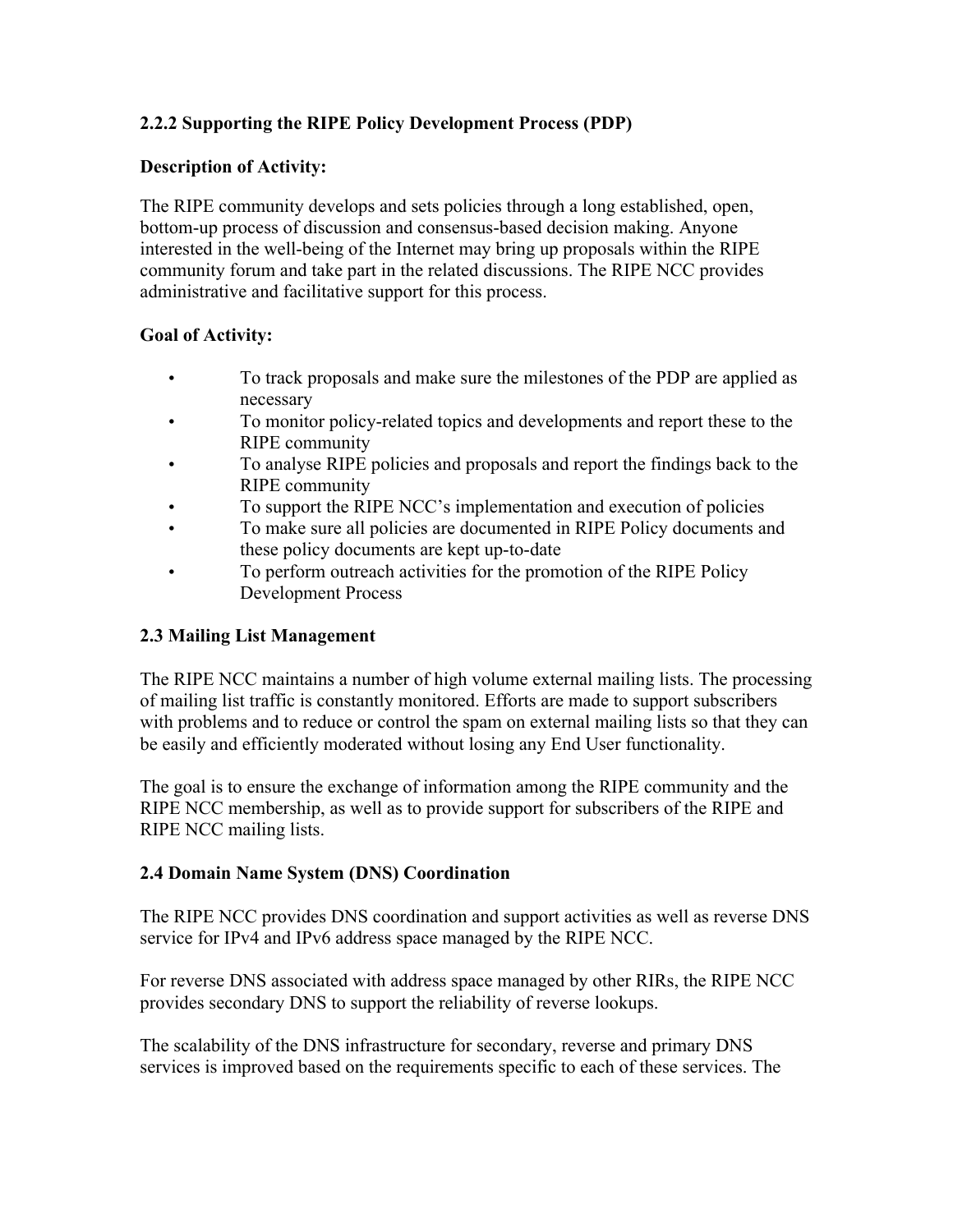purpose of these activities is to maintain and improve the operations of an efficient, responsive and robust DNS service.

### **2.4.1 Reverse DNS**

### **Description of Activity:**

The RIPE NCC delegates reverse DNS zones for the address ranges managed by the RIPE NCC. To support this service, the RIPE NCC provides reliable authoritative name servers and checks all zones under its responsibility to ensure they are properly set up and functioning correctly.

As part of its efforts in the area of DNSSEC deployment, the RIPE NCC publishes signed zones and provides tools for users to secure delegations received from the RIPE NCC. In addition, the RIPE NCC shares experience through publishing operational white papers, documentation and software toolkits.

### **Goal of Activity:**

- To support the proper address-to-name mapping for addresses allocated to the RIPE NCC
- To provide reliable and secure reverse DNS services
- To support the operation and maintenance of DNSSEC

#### **2.4.2 Operating the K-root Name Server**

#### **Description of Activity:**

The RIPE NCC operates the K-root server. Root name servers are a crucial part of the Internet DNS infrastructure. The RIPE NCC has operated the K-root server since 1997 when the first server was installed at the London Internet Exchange (LINX) in the United Kingdom.

Since 2003, the RIPE NCC has been deploying anycast instances of the K-root server with local reachability. The RIPE NCC has also deployed five global nodes of the K-root name server. The RIPE NCC collects and analyses data to determine the performance of the K-root anycast nodes that have been deployed.

- To improve the resiliency, efficiency, security and quality of the K-root service
- To isolate the impact of an "external" Denial of Service (DoS) attack and localise the impact of a "local" DoS attack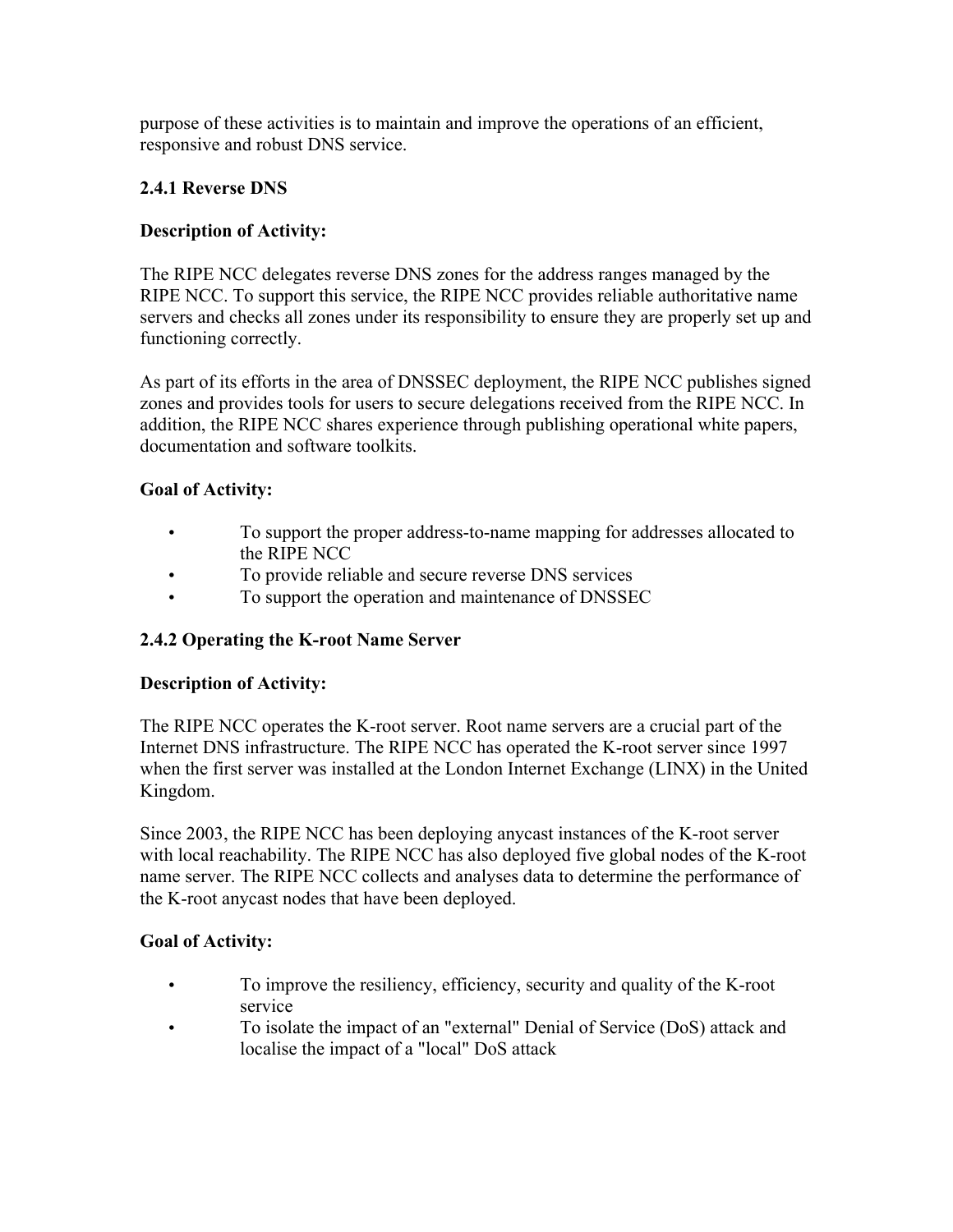• To efficiently maintain the network of anycast instances of K-root by monitoring network and instance problems, performing trend analysis and determining if, and where, other anycast nodes should be deployed

### **2.4.3 Secondary DNS Service**

### **Description of Activity:**

The RIPE NCC offers a secondary name service to the other Regional Internet Registries along with some country code Top-Level Domain (ccTLD) operators, although it no longer provides this service to well-established ccTLDs.

### **Goal of Activity:**

To support the stability of the global DNS by offering a professional and stable service to the other Regional Internet Registries and developing ccTLD operators that require it

#### **2.4.4 DNS Services in the e164.arpa Domain**

#### **Description of Activity:**

The Internet Architecture Board (IAB) has an agreement with the RIPE NCC under which the RIPE NCC provides technical operation of the e164 arpa domain. This domain implements support in the DNS for the ENUM protocol, allowing mapping of telephone numbers to domain names in order to help facilitate such services as Voice over IP (VoIP).

#### **Goal of Activity:**

- To support operations of one of the systems required for the deployment of the ENUM protocol, promoting increased integration between the Internet and services provided through the traditional telephony infrastructure
- To support security of the e164.arpa domain by deploying and maintaining DNSSEC and allowing secure delegations from ENUM operators

#### **2.5 Reporting on RIPE NCC and RIPE Activities and Developments**

The RIPE NCC reports on its activities and RIPE developments using a variety of media:

- The RIPE NCC website
- The RIPE NCC Annual Report, including financial statements
- The RIPE NCC Member Update newsletter (distributed to the membership one month prior to each RIPE Meeting)
- E-mail reporting to RIPE NCC members and interested parties
- RIPE Meetings, RIPE NCC Regional Meetings and Roundtable Meetings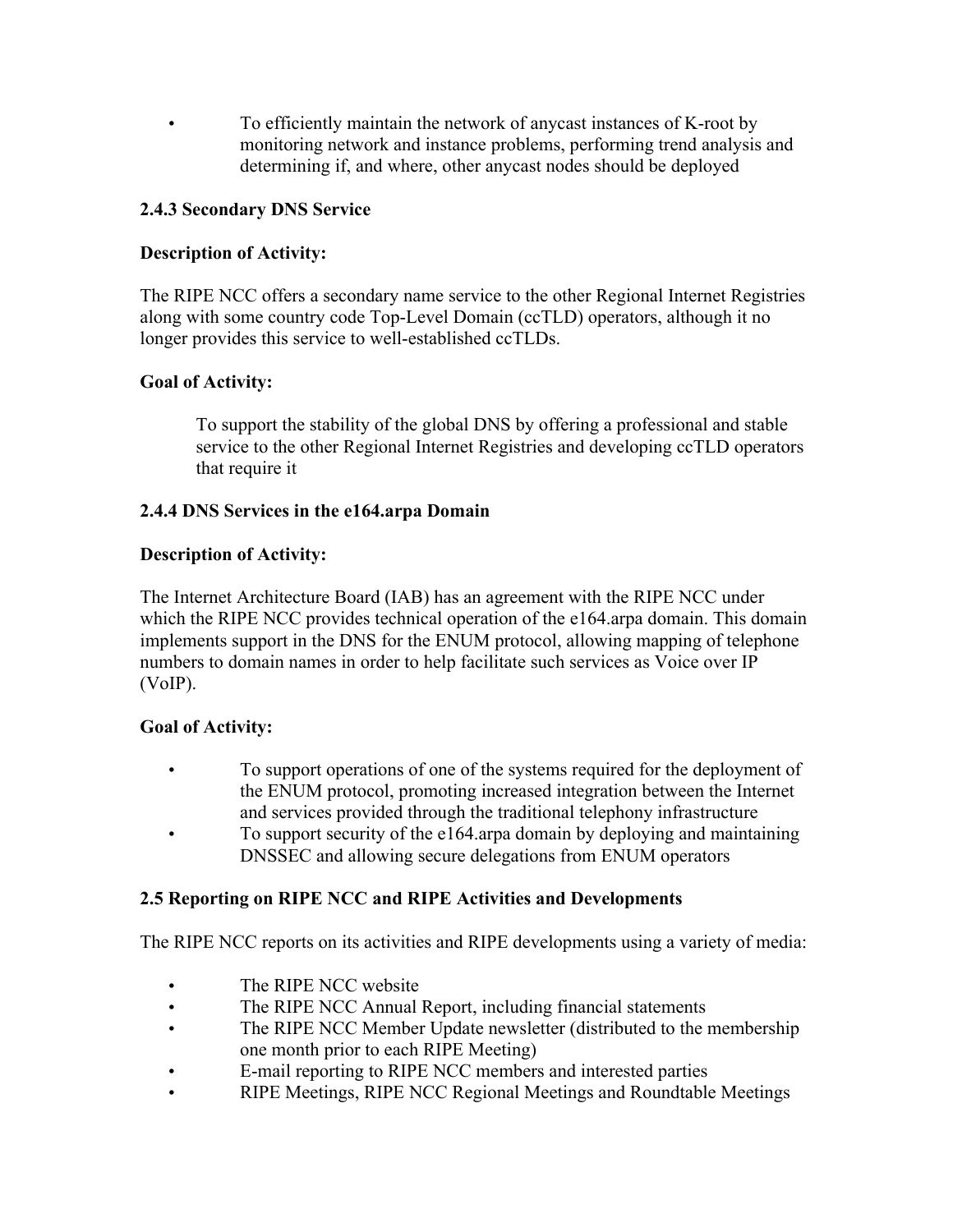• Press releases, media briefings and speaker opportunities

The goal of the RIPE NCC's reporting activities is to provide the membership and other interested parties with open, detailed information about the ongoing activities of the RIPE NCC and its role in Internet administration. It also furthers the RIPE NCC's efforts to communicate more effectively with its membership and stakeholders and to increase participation in RIPE.

### **2.5.1 Annual Report**

#### **Description of Activity:**

The RIPE NCC Annual Report, including financial statements, is published in advance of the RIPE NCC General Meeting (GM).

#### **Goal of Activity:**

• To provide a full account of the RIPE NCC's activities in the previous year and audited financial statements for RIPE NCC members to vote on at the GM

#### **2.5.2 Minutes and Reports from RIPE Meetings**

#### **Description of Activity:**

The RIPE NCC provides minutes, webcasts and audiocasts of RIPE Working Group and Plenary sessions at RIPE Meetings, as well as links to relevant presentations.

In addition, the RIPE NCC provides reports after each RIPE Meeting that summarise the highlights and actions that came out of the meeting.

#### **Goal of Activity:**

• To keep the RIPE community, the RIPE NCC membership and other interested parties up-to-date with the decisions and discussions that took place at the previous RIPE Meeting

#### **2.5.3 RIPE NCC Member Update**

#### **Description of Activity:**

The Member Update publication fulfils a request made by members in the 2002 RIPE NCC Membership Survey by providing information on the RIPE NCC and the development and performance of its services to the membership. It also provides updates on policy development issues affecting the RIPE community.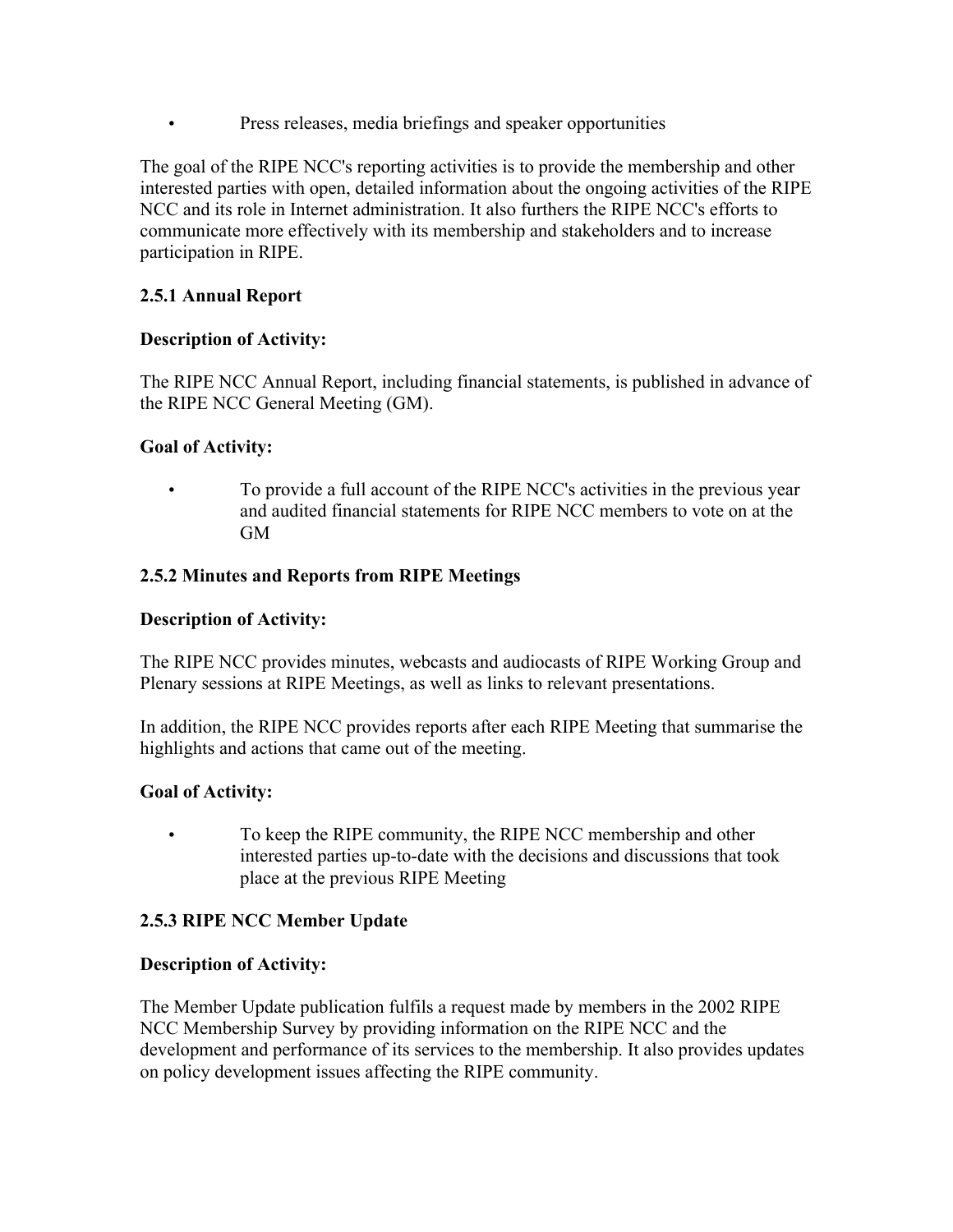### **Goal of Activity:**

• To publish and distribute the latest Member Update at least four weeks prior to each RIPE Meeting

### **2.6 RIPE NCC External Relations**

The purpose of the RIPE NCC's external relations activities is to:

- Support and represent the interests of the RIPE NCC's membership and the RIPE community
- Communicate the RIPE NCC's role in IP address management and the technical coordination of the Internet
- Win continued support for RIPE's long-established, bottom-up, industry self-regulation and promote the open structures and processes in which RIPE and the RIPE NCC operate
- Ensure that the RIPE NCC and the RIPE community continue to play an effective role in the further formalisation of Internet administration, particularly technical coordination and the development of policy related to Internet number resource distribution

#### **2.6.1 Coordination with Governments and Regulators**

#### **Description of Activity:**

Building on its position as a neutral and trusted organisation with proven expertise in the technical coordination of IP networking, the RIPE NCC continues to develop relations with government and regulator representatives. This is part of continued efforts to enhance the cooperation between the public and private sector regarding Internet management issues.

The RIPE NCC facilitates Roundtable Meetings to discuss Internet management issues relevant to governments and regulators. The Roundtable Meetings provide a chance for attendees to learn more about how to participate in IP address management policymaking. High-level discussions of topics such as IP address space management and root server operations also provide attendees with an overview of the main elements involved in the technical coordination of the Internet.

- To develop close contact with governments and regulators with an interest in the technical coordination of IP networking
- To explain the proven, long-standing industry self-regulatory structures of the RIRs and secure continued support for the existing registry process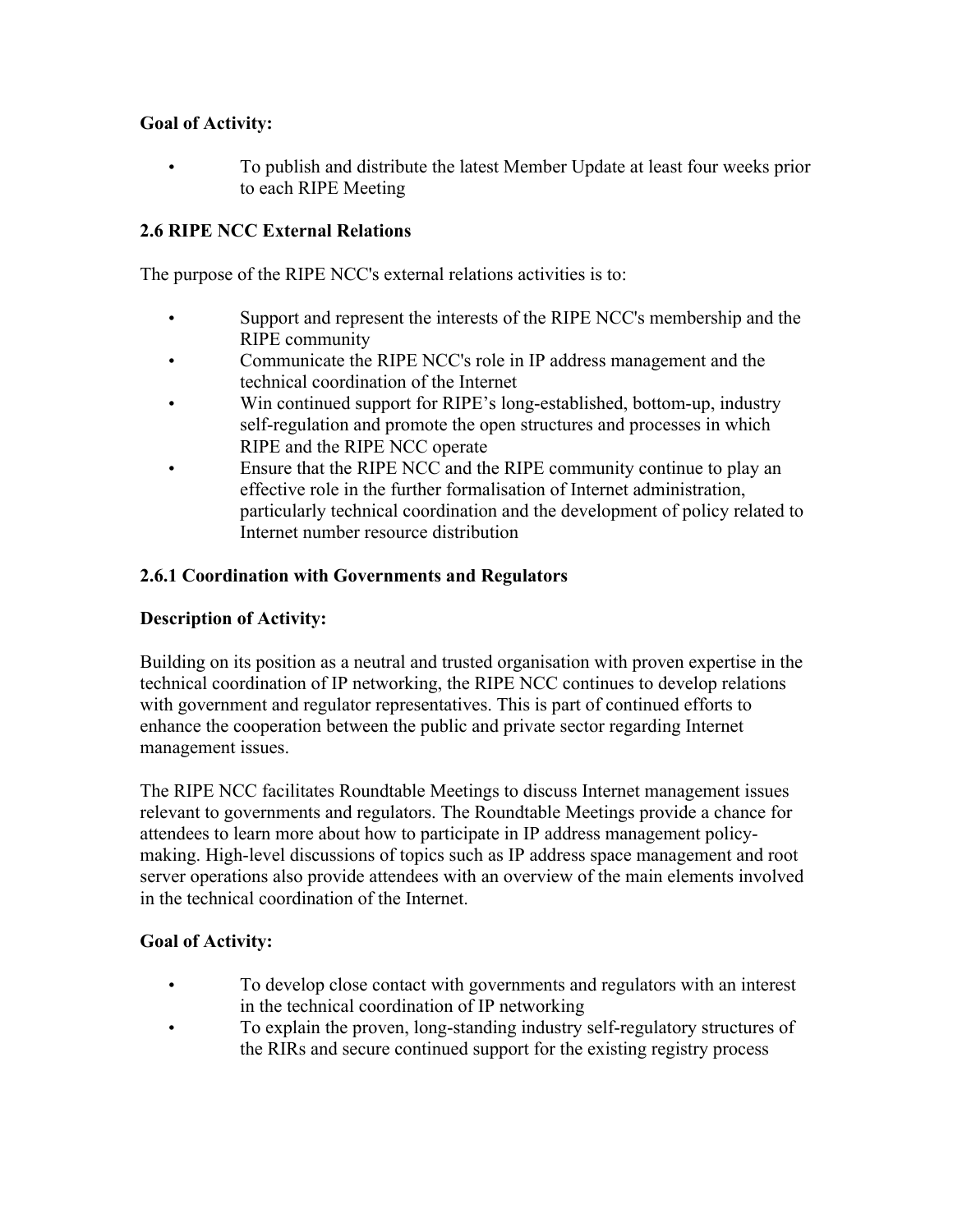- To communicate the principles of Internet industry self-regulation to policy makers in the public and the private sector, and to encourage well-informed decisions
- To encourage the participation of public and private sectors in the formation of policies related to Internet number resource distribution
- To bring together the public and private sector to discuss IP networking issues

### **2.6.2 Coordination with Industry Bodies**

### **Description of Activity:**

The RIPE NCC continues to support and represent the interests of its membership and the RIPE community to Internet industry groups. The main goals of these outreach activities remain the promotion of the open, bottom-up, industry self-regulatory structure common to all RIR communities in managing Internet number resources as well as the general technical coordination needed to support the stable operation of the Internet.

The RIPE NCC represents the interest of its members and the RIPE community by actively participating in various industry-related forums and meetings.

### **Goal of Activity:**

- To increase the awareness of RIPE and the RIPE NCC with existing and new players in the Internet community
- To ensure that the RIPE NCC continues to play an effective role in the further formalisation of Internet administration

### **2.6.3 RIPE NCC E-Learning Centre**

The RIPE NCC provides a range of courses to members and non-members, using a variety of teacher-based courses and additional training strategies. A key strategy in this respect is the RIPE NCC E-Learning Centre. This is a free resource allowing members and non-members to access online modules on a variety of courses ranging from DNSSEC to the RIPE Policy Development Process.

#### **2.6.4 Liaison and Outreach**

#### **2.6.4.1 Increasing Participation in the Policy Development Process**

#### **Description of Activity:**

The RIPE NCC aims to increase the participation of RIPE NCC members and the RIPE community in the Policy Development Process (PDP) and the discussion that occurs on the RIPE NCC mailing lists. In broad terms, this activity will ensure the sustainability of the PDP by educating new participants of the community about how the process works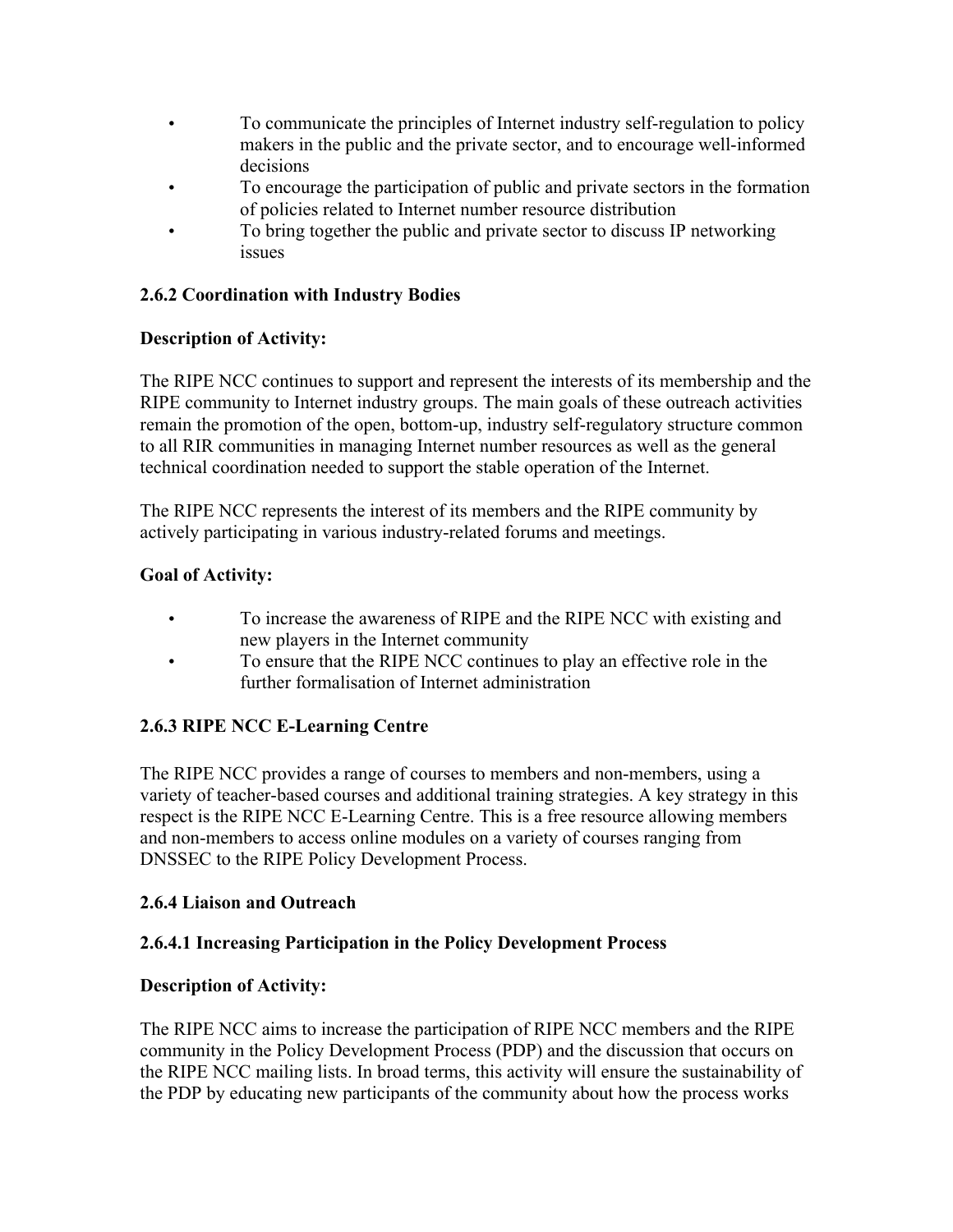and its role in supporting the open, bottom-up, industry self regulatory structure common to all RIR communities. Outreach activities will seek to widen the demographic makeup of current participants by targeting CEOs and the senior management of ISPs as well as the younger members of the RIPE community.

### **Goal of Activity:**

- To ensure the sustainability of the RIPE Policy Development Process
- To explain the importance of the Policy Development Office in facilitating the RIPE Policy Development Process
- To increase the diversity of voices participating in the RIPE Policy Development Process

### **2.6.4.2 Regional Support**

### **Description of Activity:**

The RIPE NCC organises Regional Meetings that provide a focused effort to proactively encourage feedback from RIPE NCC members and the RIPE community. In addition, these meetings are intended to increase the involvement of RIPE NCC members, the RIPE community and other stakeholders in the open policy-making process.

### **Goal of Activity:**

- To promote local contact with members
- To provide a forum for discussing issues relevant to a specific area of the RIPE NCC service region
- To enable the RIPE NCC to continuously evaluate and address the changing needs of RIPE NCC members

### **2.7 Information Dissemination**

The RIPE NCC ensures timely and effective information dissemination of relevant publications, announcements and web postings (via the RIPE NCC web site) to the RIPE NCC membership, RIPE community, governments and other stakeholders.

The goal of this activity is:

- To build awareness of the RIPE NCC and its services
- To inform selected audiences about RIPE and RIPE NCC-related issues, news and noteworthy events
- To support the efforts of the organisation in its representation of the RIPE NCC membership, RIPE community and their interests to new industry players and governments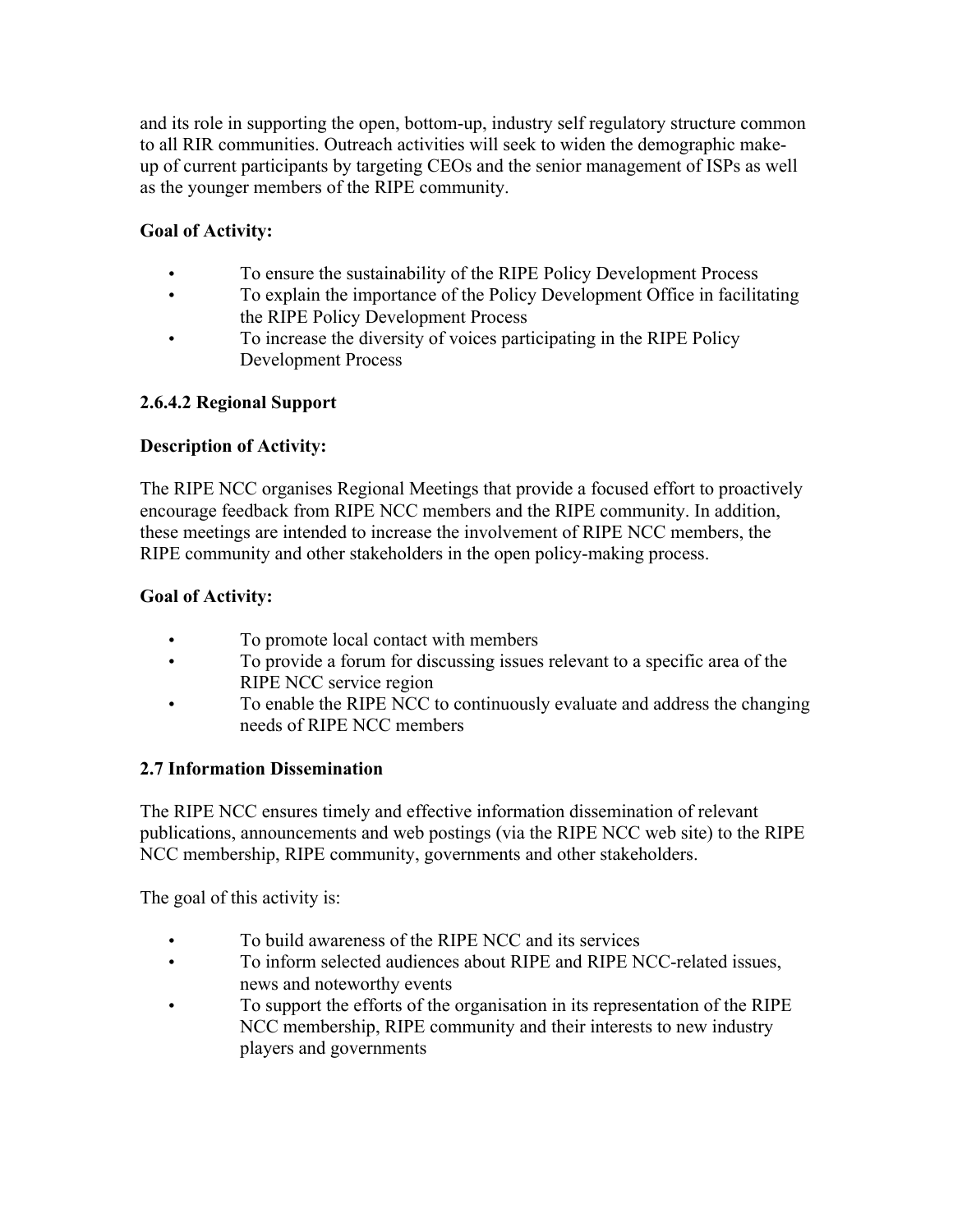### **2.8 RIR Coordination**

The RIPE NCC participates in coordination activities with the other RIRs. These coordination activities include:

- High-quality, consistent services
- The consistent application of approved policy
- Joint technical and communication projects
- Liaison activities
- The presentation of a global view of IP address management

The RIRs work together through the Number Resource Organization (NRO) to act collectively on matters relating to the interests of the RIRs. The NRO offers a single contact point that enables global partners to reach the RIRs collectively. This means that a global, uniform view supported by all five RIRs can be presented when necessary.

# **3.0 Information Services**

The RIPE NCC provides a range of data sets, tools, and analyses on Internet infrastructure, development, and usage. The RIPE NCC continues to integrate new services into its existing portfolio, while presenting overviews which demonstrate how these services can be used and what benefits they offer.

### **3.1 Routing Analysis**

The RIPE NCC operates a global network of Border Gateway Protocol (BGP) monitoring probes which enable a worldwide, integrated view of routing information. By providing services such as the Routing Information Service (RIS), MyASN, and BGP beacons, the RIPE NCC's routing analysis services give network operators the tools they need to help them operate and monitor autonomous systems and IP prefixes. All collected data is timestamped, stored in a database and used as the input data for various tools, as well as being made available for download. The RIPE NCC investigates and develops additional services based on analysis of this data and feedback from the Internet community.

### **Goal of Activity:**

- Collect BGP information at multiple locations worldwide and make this data available to the community
- Provide tools to access the data and further enhance these tools based on community feedback
- Provides services which process this data for the benefit of the community

### **3.2 Connectivity Measurement**

The RIPE NCC's connectivity measurement services are focused around the Test Traffic Measurements (TTM) service that provides impartial measurements of the end-to-end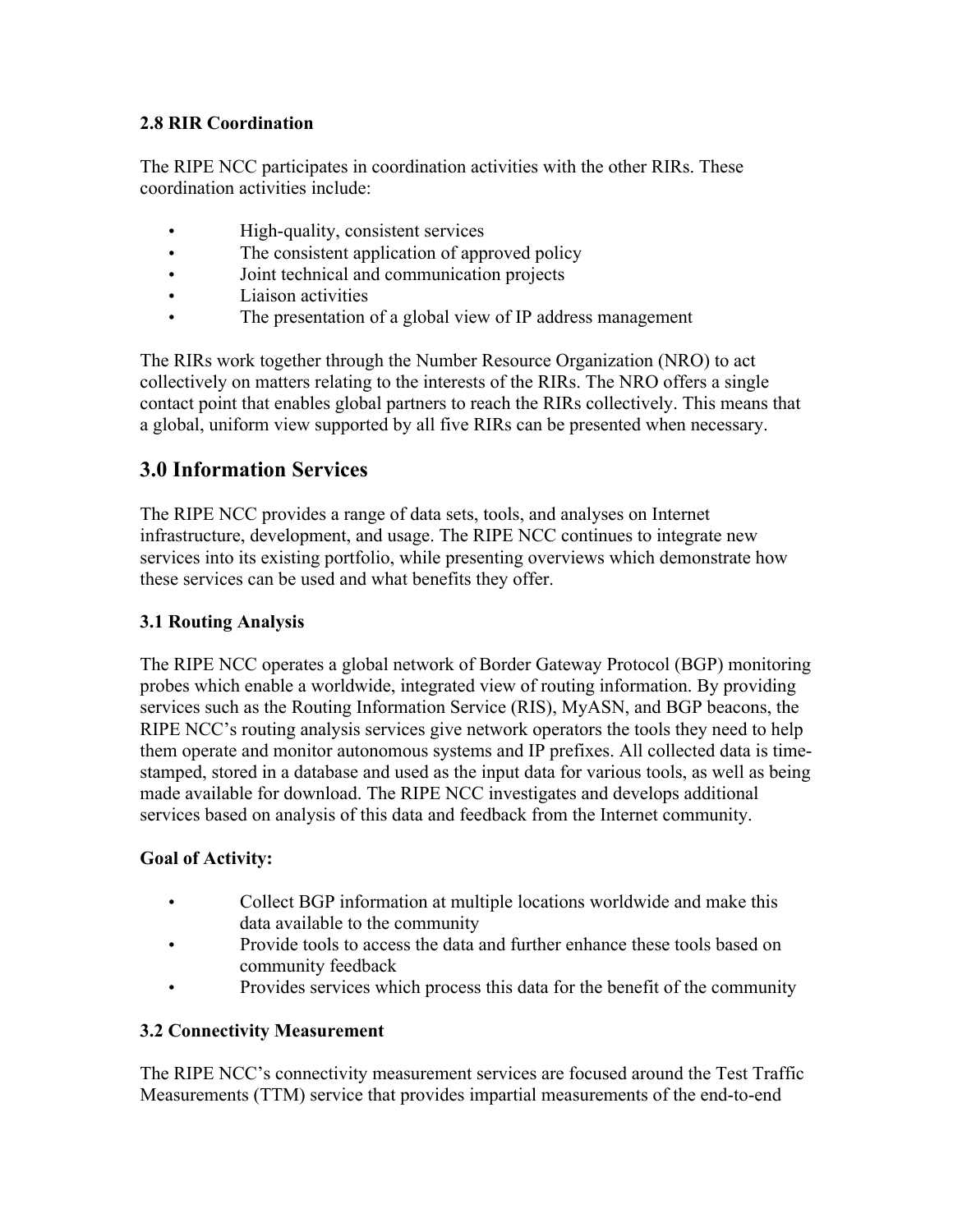performance characteristics of the inter-provider Internet. This is achieved by installing measurement probes at participating sites worldwide. The test-boxes exchange measurement traffic based on metrics developed by the IETF IP Performance Working Group (IPPM).

### **Goal of Activity:**

- To collect independent measurements of performance-related quantities of the Internet, particularly between the networks operated by users of the TTM service
- To provide useful trend analysis and to refine the system based on user feedback

### **3.3 DNS Monitoring**

The RIPE NCC DNS Monitoring Service (DNSMON) provides a comprehensive, objective and up-to-date overview of the quality of the service offered by certain DNS root, Top-Level Domain (TLD) and ENUM tier-1 name servers. DNSMON measures DNS performance between sites that take part in the TTM service and those where monitored DNS servers are installed. The data is updated at least hourly. The measurements are presented at various levels of granularity, allowing users to switch between general representations and more detailed views specific to certain domains, servers and probes for freely selectable timeframes. The RIPE NCC provides DNSMON to root server operators free of charge as a service to the Internet community. TLD and ENUM operators may request monitoring of their own nameservers and gain access to the DNSMON helpdesk on a cost recovery basis.

### **Goal of Activity:**

- To provide high-quality monitoring of important DNS servers
- To allow users to view historical data, enabling a quick analysis of both past and present DNS issues

#### **3.4 Hostcount**

The Hostcount has been performed monthly since 1992 to indicate the growth in the RIPE NCC service region. The Hostcount provides statistics on the number of hosts connected to the Internet in Europe and surrounding areas. The statistics are gathered in collaboration with a range of organisations doing local counts per country Top-Level Domain.

- To provide the Internet community with an up-to-date view of the number of hosts connected to the Internet in the RIPE NCC service region
- To increase the accuracy and usability of the Hostcount and to develop the Hostcount in consultation with the Internet community